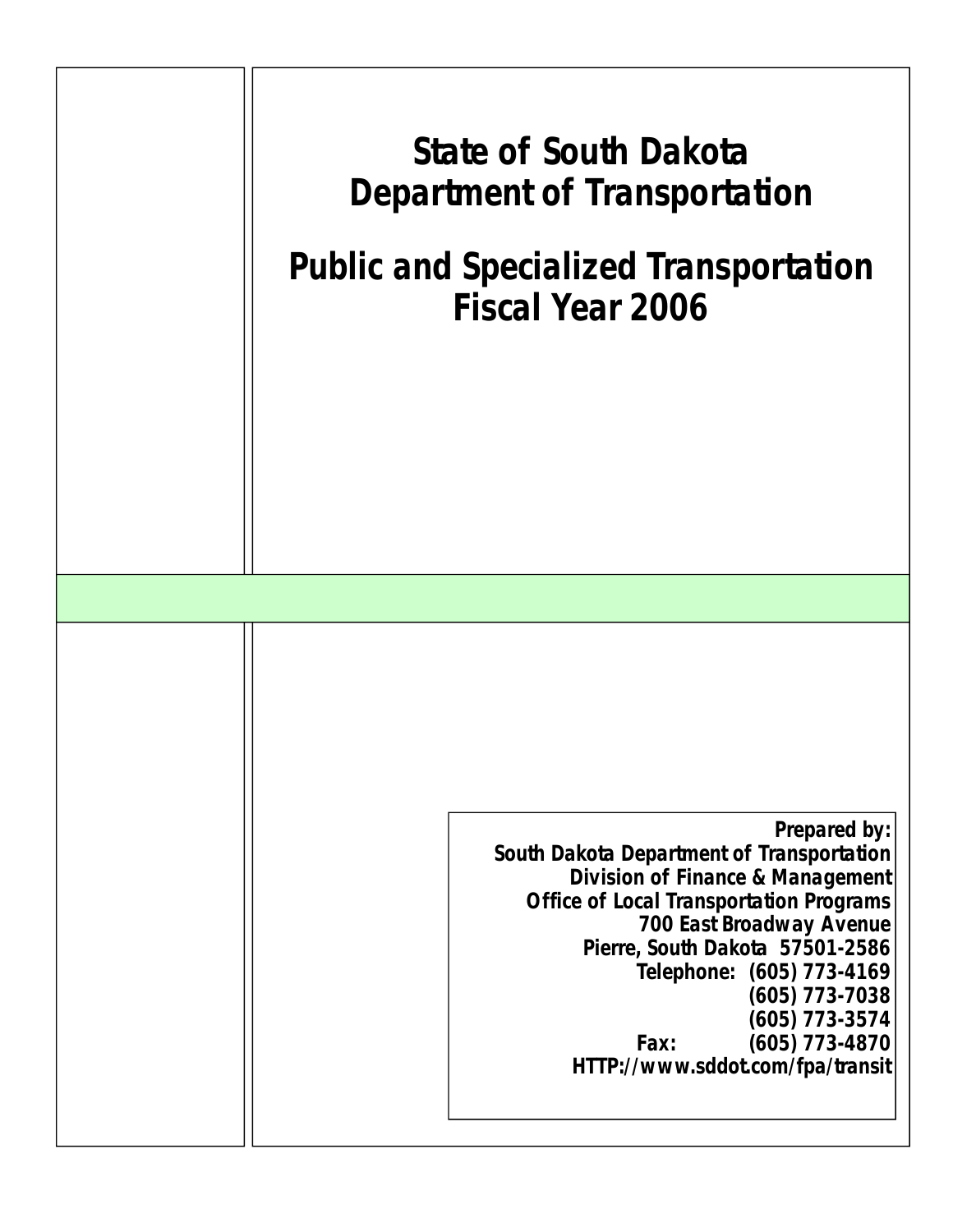## **Introduction**

**Welcome to the South Dakota Department of Transportation's Public and Special Transportation statistical report for Fiscal Year 2006. This report is published annually and condenses the fiscal year administration and operational records for the 21 rural public transit systems in South Dakota. The report is published largely to provide information about the performance of the public transit programs for the current fiscal year. The report is distributed to state and local officials, support agencies, and boards of directors.** 

## **Please send any questions or comments to:**

**Melissa Hull or Jackie Mattheis South Dakota Department of Transportation Division of Finance & Management Office of Local Transportation Programs 700 East Broadway Avenue Pierre, South Dakota 57501-2586 Melissa.Hull@state.sd.us—605/773-7038 Jackie.Mattheis@state.sd.us—605/773-4169** 

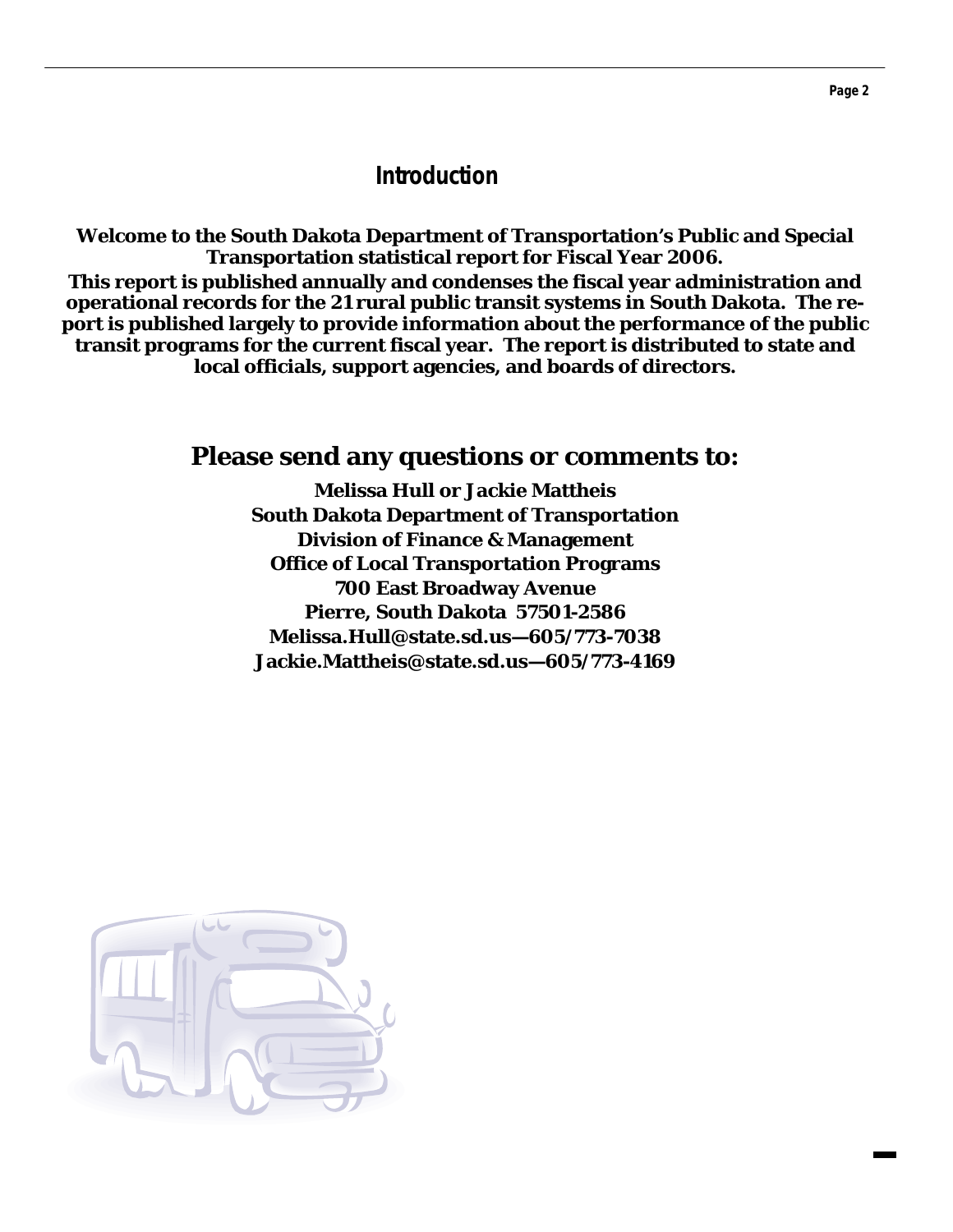#### **Page 3**

## **Table of Contents**

| Introduction             |                                                                       | 2        |
|--------------------------|-----------------------------------------------------------------------|----------|
| <b>Executive Summary</b> |                                                                       | $4 - 5$  |
| <b>Chapter 1</b>         | <b>Fiscal Year 2006 Specialized Transportation Statistics</b>         | 6        |
| <b>Chapter 2</b>         | Fiscal Year 2006 Section 5311-Administration and Operating Statistics | 7        |
|                          | <b>Rural Public Transportation System Data</b>                        | $9 - 29$ |
| <b>Chapter 3</b>         | Other Fiscal Year 2006 Transit Program Statistics                     | 30       |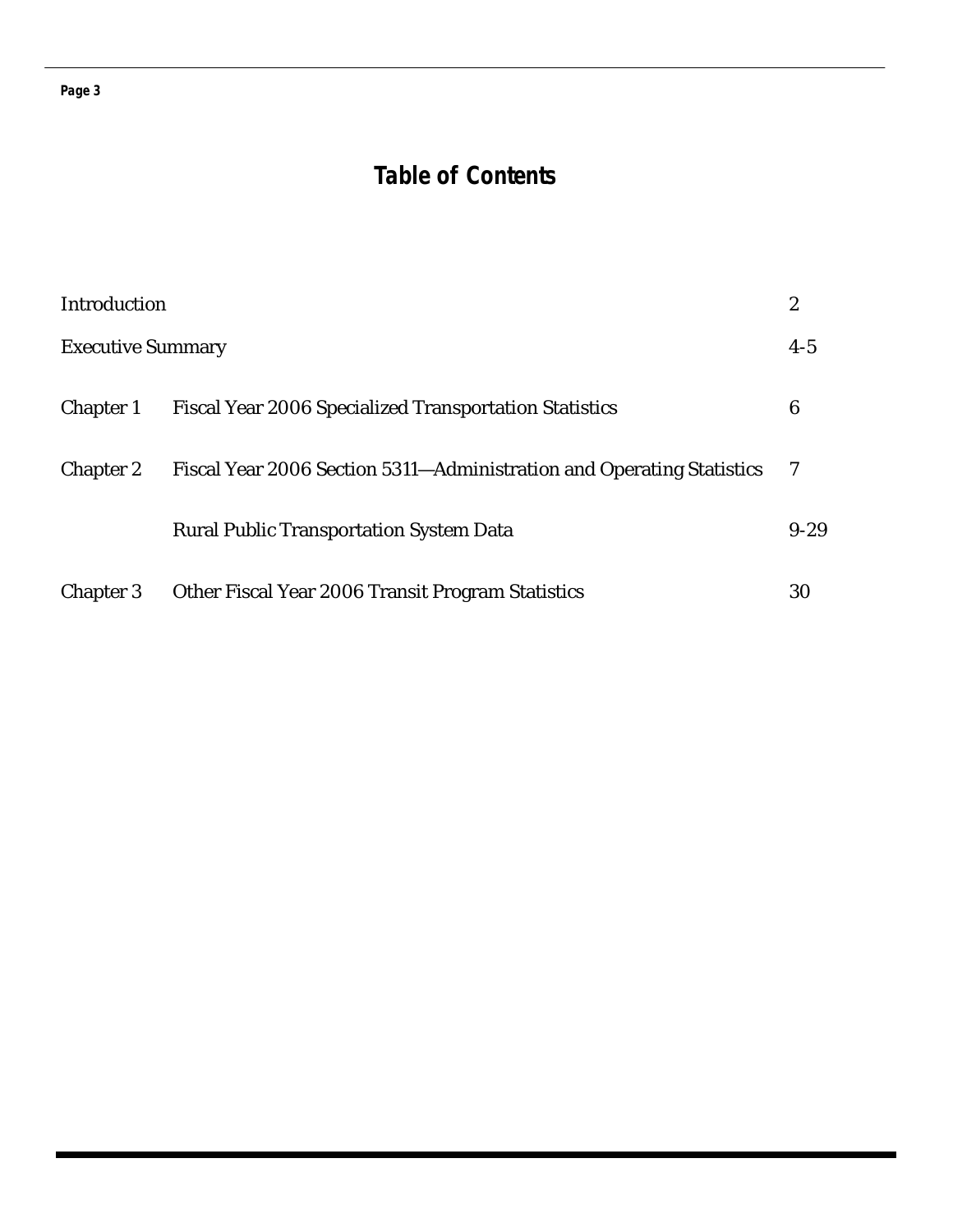## **Executive Summary**

- Public and specialized transportation services in South Dakota continue to grow. Approximately 53 organizations are currently providing some form of transit services covering approximately 70 percent of the geographic area within South Dakota. These transit organizations assist a growing number of elderly citizens, citizens with disabilities, school age children and low income citizens gain access to needed medical, nutrition, education, employment, social and commercial services, particularly in the rural areas of South Dakota.
- Transit providers range in size from the City of Sioux Falls Transit, which provides daily fixed route/fixed schedule services, to small senior citizen centers in rural small towns which provide demand-response services with schedules and destinations determined on a day-to-day basis.
- The South Dakota Department of Transportation, Division of Finance & Management, Office of Local Transportation Programs, administers several programs through the United States Federal Transit Administration (FTA) which support public and specialized transportation service providers in South Dakota. These programs include:
	- 1. Section 5303 urban transit planning assistance program funds transit planning ac tivities in the metropolitan areas of South Dakota including Sioux Falls, Rapid City, and North Sioux City.
	- 2. Section 5310 program provides capital grants to private nonprofit organizations to assist them in providing transportation services for elderly persons and/or persons with disabilities.
- Section 5310 declares a national policy that elderly persons and persons with disabilities have the same right as other persons to utilize mass transportation services and facilities; that special efforts shall be made in the planning and design of mass transportation facilities and services to assure their availability to elderly persons and persons with disabilities; and that all Federal programs offering assistance in the field of mass transportation should contain provisions implementing this policy.
- The goal of the Section 5310 program is to provide assistance in meeting the transportation needs of elderly persons and persons with disabilities where public transportation services are unavailable, insufficient, or inappropriate. The Section 5310 program is designed to supplement FTA's other capital assistance programs by funding transportation projects for elderly persons and persons with disabilities in all areas: urbanized, small urban, and rural. Although grant recipients are private nonprofit organizations usually with specific clientele; transportation services funded under this program may be open to other riders once the immediate transportation needs of the grant recipient's organization are satisfied.
	- 3. Section 5311 provides capital, administration, and operating grants for public trans portation service projects in non-urbanized areas (less than 50,000 population).
- Section 5311 funds are available for capital, operating and project administration costs for rural public transportation projects in areas other than urbanized areas (50,000 population). Public transportation is defined to mean mass transportation by bus, rail, or other conveyance, either publicly or privately owned, which provides service to the general public on a regular and continuing basis. Public transportation services funded by Section 5311 may be designed to maximize usage by transportation disadvantaged persons, provided that the general public is offered an equal opportunity to utilize the transportation services.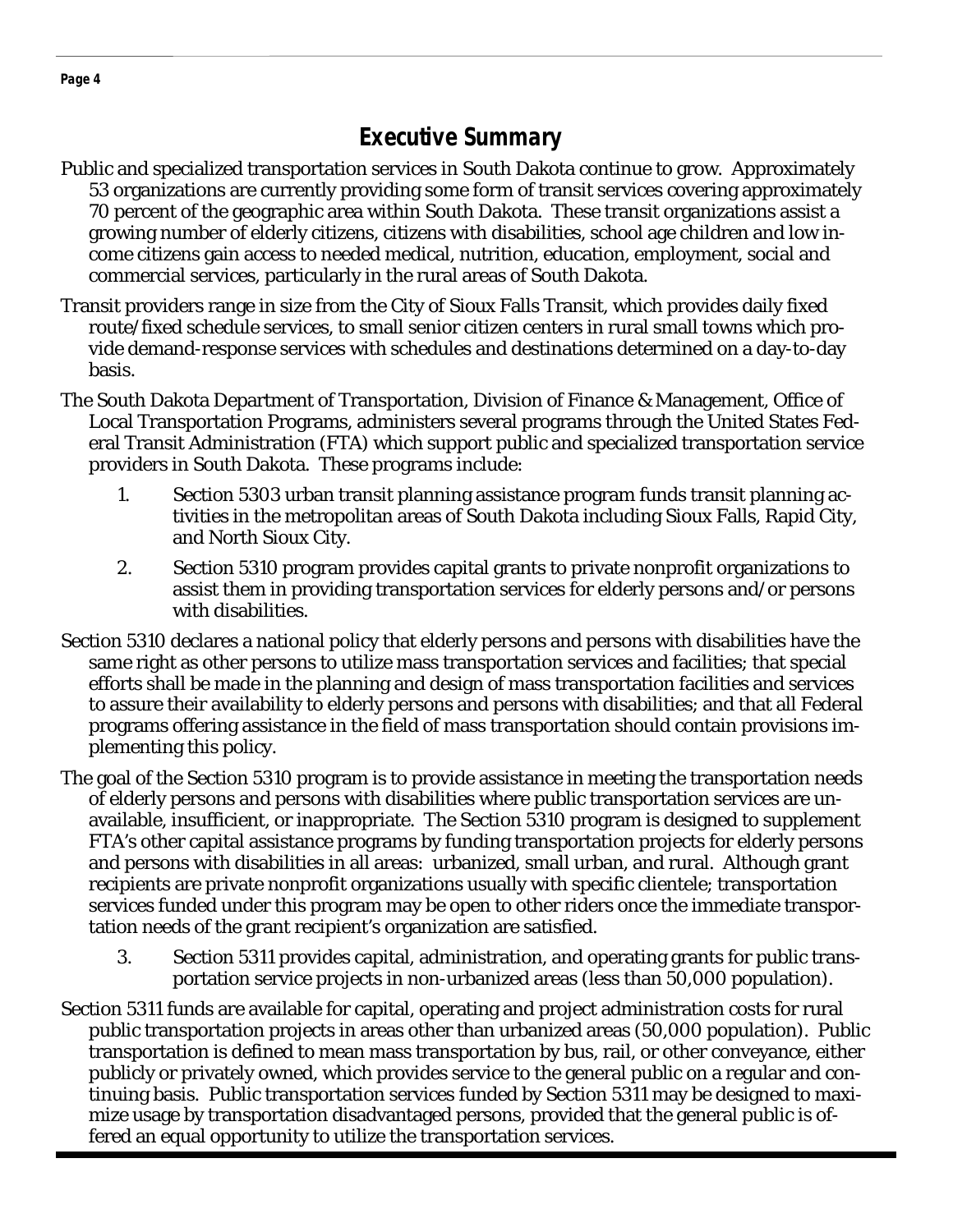## **Executive Summary—Continued**

Capital expenses under Sections 5309 and 5311 programs include the acquisition, construction, and improvement of public transportation facilities and equipment needed for an efficient and coordinated public transportation system.

- 4. The FTA Section 18(h) Rural Technical Assistance (RTAP) program provides funds to support the training and technical assistance needs of rural transit operators and drivers.
- 5. The South Dakota Public and Specialized Transportation Assistance Fund provides state dollars to help meet the local matching fund requirements of Federal transit program grantees.
- The Office of Local Transportation Programs and the South Dakota Department of Social Services, Division of Adult Services and Aging have again agreed to work in close coordination in matters pertaining to transportation services for people who are elderly or have disabilities. Each year, the Division of Adult Services and Aging provides funds, which are dispersed through our office to offset transportation costs for some agencies. Transportation is considered a supportive function eligible through Title III-B. These funds are referred to as Title III-B funds throughout this book.
- During Fiscal Year 2006, 319 vehicles funded by FTA Section 5309, FTA Section 5310, and FTA Section 5311, including a few non-FTA funded vehicles receiving FTA Section 5311 operating funds, provided rural public and special transportation services in South Dakota. These 319 vehicles traveled 3,675,427 miles and carried 1,651,972 passengers during Fiscal Year 2006.
- The transit systems operating in Sioux Falls and Rapid City receive FTA Section 5307 urban transit capital and operating funds directly from FTA. During Calendar Year 2006, Sioux Falls and Rapid City public transit vehicles traveled 1,283,723 miles and carried 1,205,994 passengers.
- The Deadwood Trolley System provided 268,388 rides and traveled 125,000 miles during Fiscal Year 2006.
- Public and special transportation service providers are a key element in the successful implementation of numerous other state policy objectives. Another benefited state policy is the effort to keep citizens who are elderly and citizens with disabilities in their own homes and communities, in an independent living status, instead of forcing them into the more costly nursing home environment or requiring them to migrate to large urban areas for needed services.

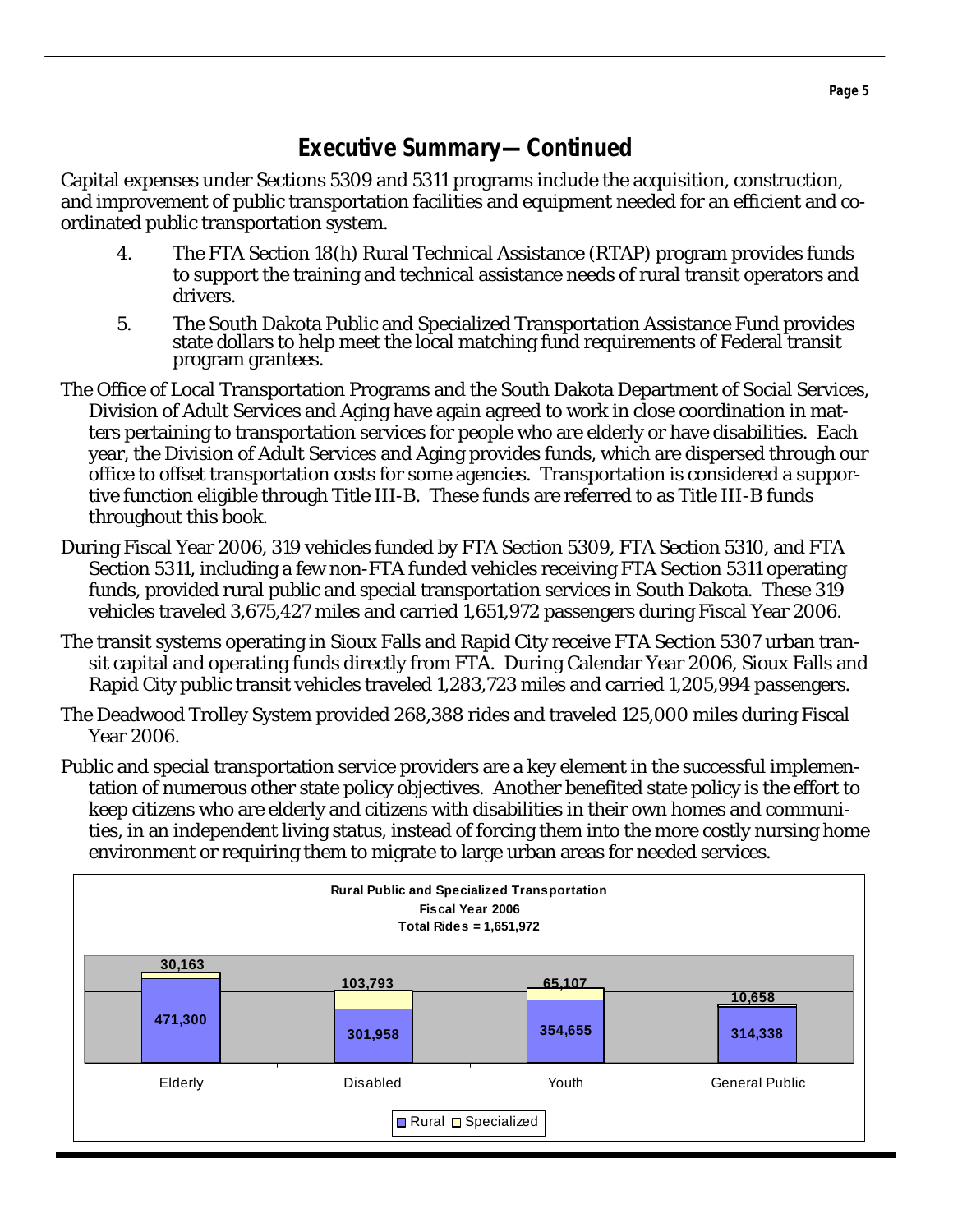**Chapter 1 Fiscal Year 2006 Specialized Transportation Statistics** 

During Fiscal Year 2006, 83 vehicles operating in South Dakota providing specialized transportation were funded under FTA Section 5309 and FTA Section 5310 programs.

These 83 vehicles traveled 476,463 miles and carried 209,721 passengers.

This graph indicates that citizens with disabilities were the major users of specialized transportation services in South Dakota during Fiscal Year 2006.

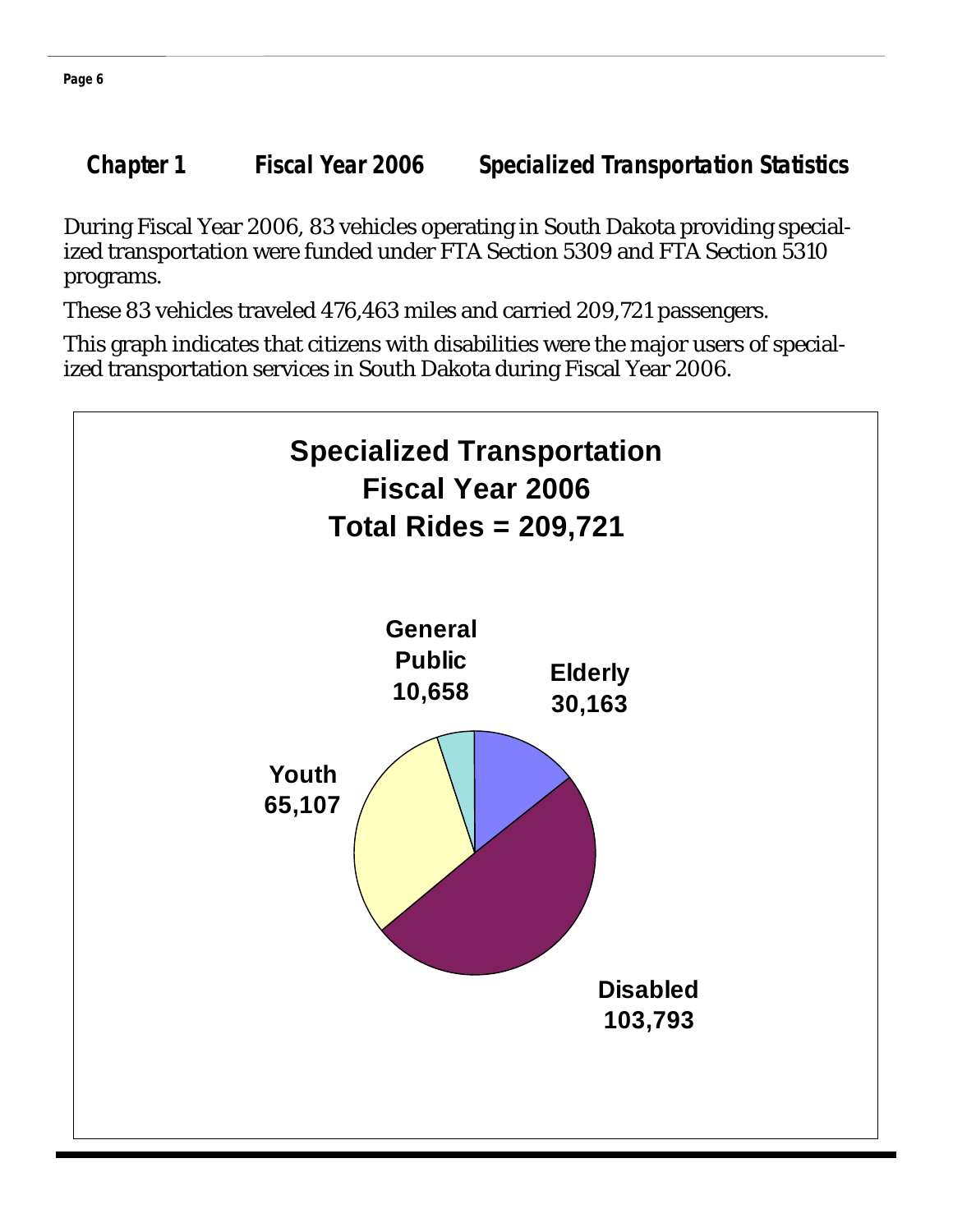The goals of Section 5311 program are to:

♦ Enhance the access of people in non-urbanized areas

to health care, shopping, education, employment, public service, and recreation

- ♦ Assist in the maintenance, development, improvement, and use of public transportation systems in rural and small urban areas.
- Encourage and make possible the most efficient use of federal funds used to provide passenger transportation in non-urbanized areas through the coordination of programs and services.

The Section 5311 program treats project administration expenses as a separate cost category from capital and operating expenses. Administration expenses are considered "non-operating", and are funded at 82.82% Federal share.

Operating expenses are considered those costs directly related to system operation. Net operating expenses are those that remain after operating revenues are subtracted from eligible operating expenses. Operating expenses are funded at 51.76% Federal share of the net operating expenses.

Local funds for the 21 rural public transit agencies represent over \$2.83 million. On average, local funds represent 39.94% of the funding to keep the rural public transits operating.

During Fiscal Year 2006, 21 organizations provided rural public demand-response transportation services in South Dakota. These organizations operated 236 vehicles and contracted with one taxi cab company for a total expenditure of \$7,089,561.84. These vehicles traveled 3,198,964 miles and carried 1,442,251 passengers.

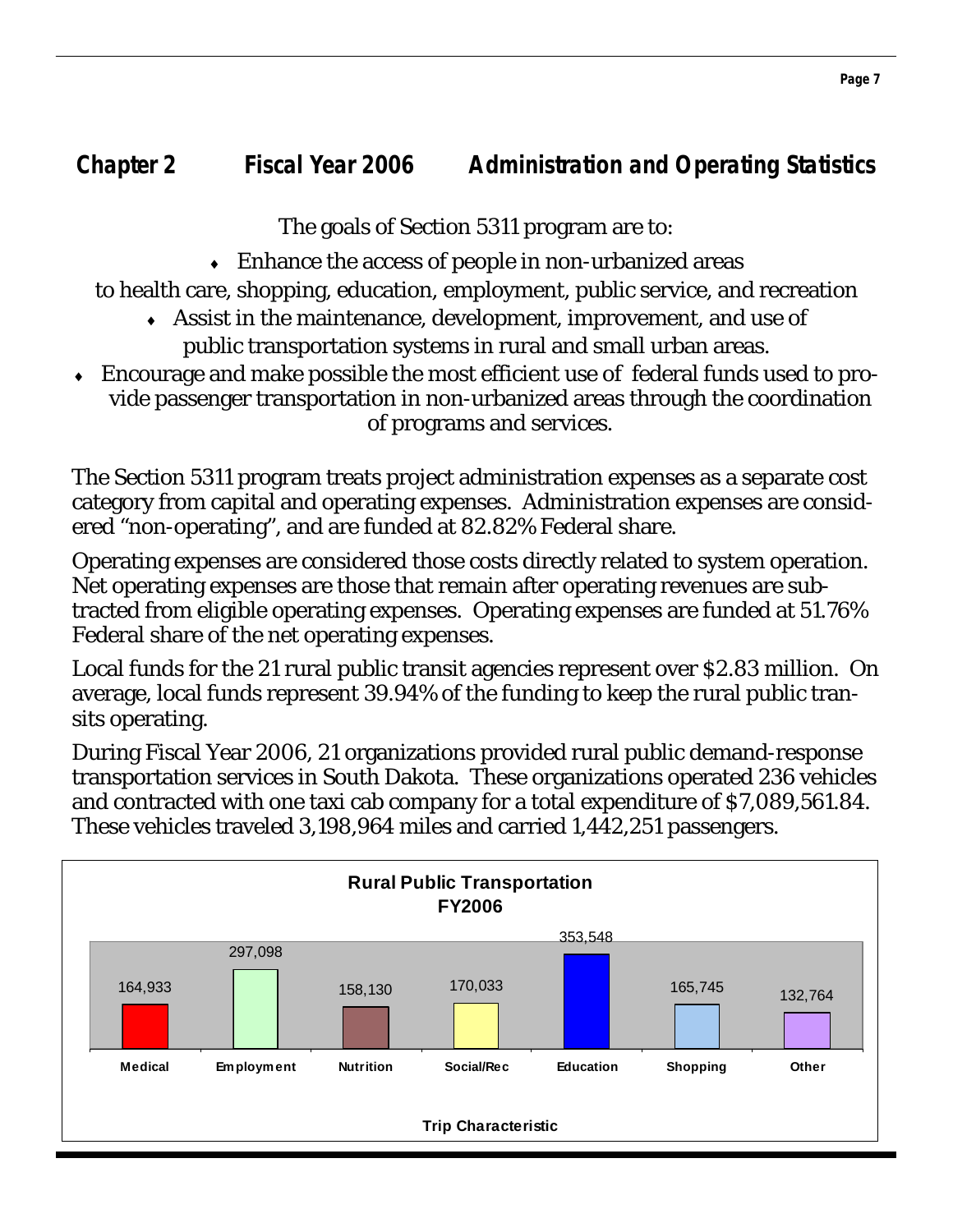# **Funding Sources of Rural Public Transit Systems Fiscal Year 2006**

**Section 5311 Funds = \$3,306,380.22** 

## **Local Funds = \$2,831,833.62**

**State Funds = \$673,009.00** 

**Title III-B Funds = \$278,339.00**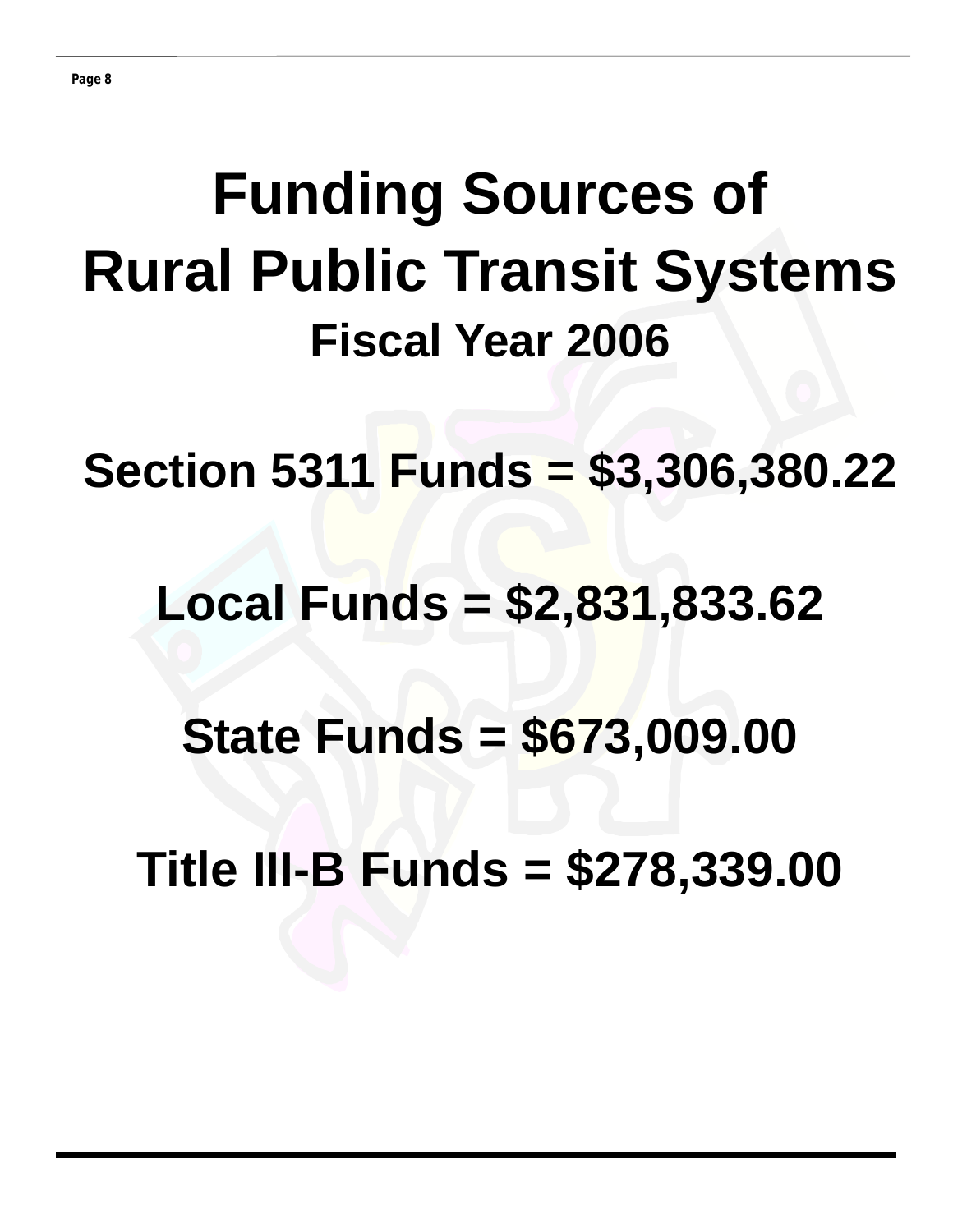#### Aberdeen Ride Line – Aberdeen, South Dakota

Director: Dave Osborn

Aberdeen Ride Line serves Aberdeen and Brown County. Service is provided as requested in the county and smaller communities. Service is Monday through Friday, 7am to 7pm. Aberdeen Ride Line is a ticket agent and feeder service for the inter-city bus service Jefferson Lines. Aberdeen Ride Line has 18 vehicles in operation.

#### **Total Ridership and Miles Driven:**

|                                  |         | <b>Ride Type:</b>  |         |
|----------------------------------|---------|--------------------|---------|
| <b>Total Miles Driven:</b>       | 336,701 | Medical:           | 17,150  |
|                                  |         | Employment:        | 28,886  |
| <b>Ridership Characteristic:</b> |         | Nutrition:         | 1,168   |
| Elderly:                         | 26,623  | Social/Recreation: | 7,571   |
| Disabled:                        | 57,055  | Education:         | 39,989  |
| Youth:                           | 8.723   | Shopping:          | 7,555   |
| <b>General Public:</b>           | 12,761  | Other:             | 2,843   |
| Total:                           | 105,162 | Total:             | 105,162 |

#### **Funding and Expenditures:**

| Section 5311 Funds:                         | \$143,253.31 | Total Administration Costs*: \$85,015.67 |              |
|---------------------------------------------|--------------|------------------------------------------|--------------|
| Title III-B Funds:                          | \$15,223.00  | <b>Total Operating Costs:</b>            | \$272,024.84 |
| State Funds:                                | \$50,979.00  | <b>Total Expenditures:</b>               | \$357,040.51 |
| Total State and Federal Funds: \$209,455.31 |              | *Includes vehicle insurance costs.       |              |
| Local Funds**:                              | \$147,585.20 | <b>Insurance Cost:</b>                   | \$14,251.00  |
| <b>Total Funding:</b>                       | \$357,040.51 | Insurance / Vehicle: \$750.05            |              |

## **\*\*Local Funds represent 41.34% of Total Funds. Rider Fares and Bus Donations = \$49,813.35**

| Total Cost per Ride:        | \$3.40 | State and Federal Cost per Ride: \$1.99 |
|-----------------------------|--------|-----------------------------------------|
| <b>Total Cost per Mile:</b> | \$1.06 | State and Federal Cost per Mile: \$0.62 |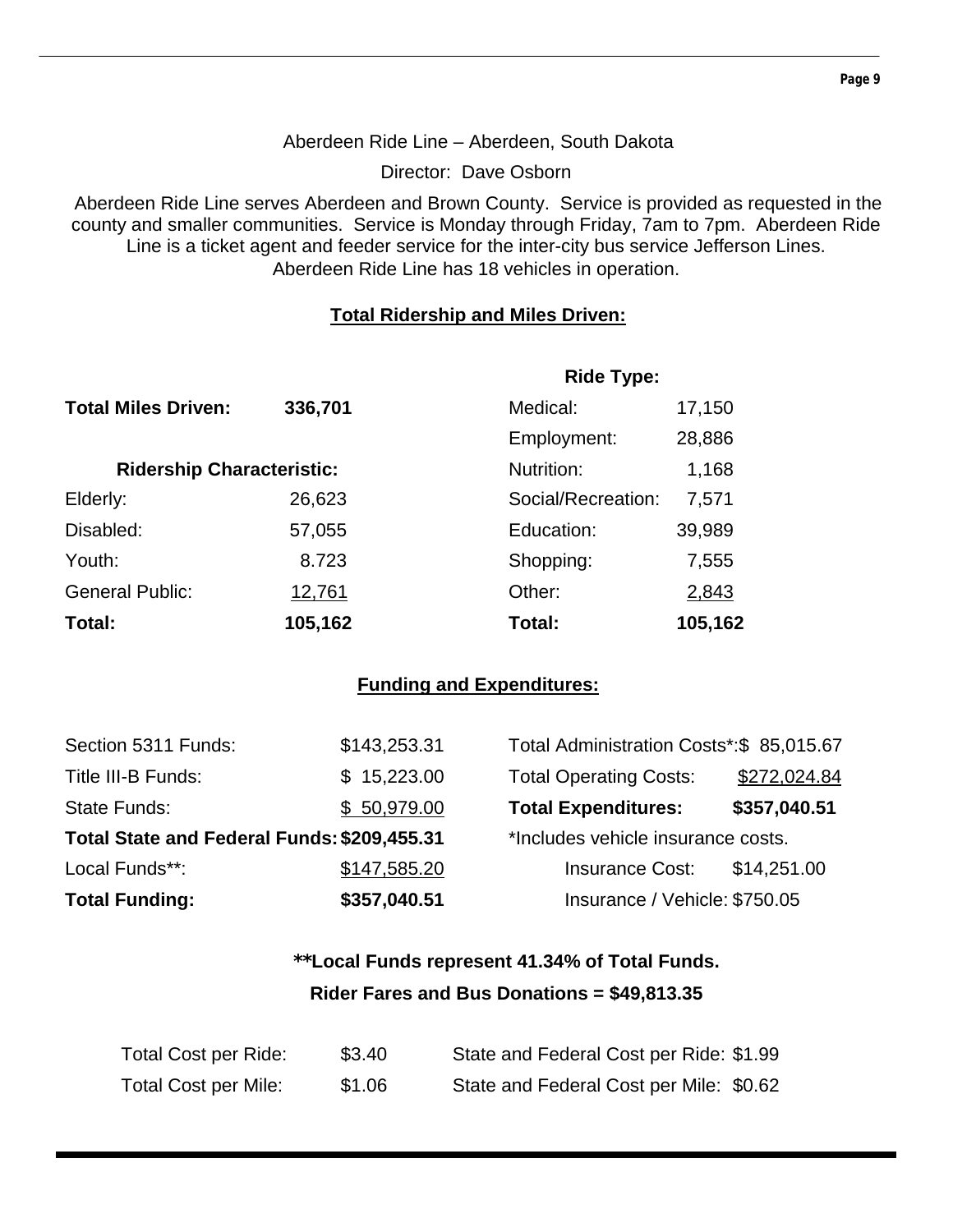#### Arrow Transit - Lemmon, South Dakota

Director: Christina Block

Arrow Transit serves Bison, Faith and Lemmon. Lemmon service is Monday through Friday from 7:30am to 5:15pm, and Sunday from 8:00am to 1:00pm. Arrow Transit provides regular scheduled trips to Bismarck, Dickinson, and Hettinger, ND, and to Rapid City, SD. Faith service is on-call upon request Monday through Friday and Sundays. Bison provides two trips a month to Lemmon, Hettinger or Bowman, ND, upon request for medical needs. Arrow Transit has 20 vehicles in operation.

#### **Total Ridership and Miles Driven:**

|                                  |         | <b>Ride Type:</b>  |                |
|----------------------------------|---------|--------------------|----------------|
| <b>Total Miles Driven:</b>       | 150,710 | Medical:           | 3,935          |
|                                  |         | Employment:        | 12,594         |
| <b>Ridership Characteristic:</b> |         | Nutrition:         | 12,400         |
| Elderly:                         | 32,888  | Social/Recreation: | 9,809          |
| Disabled:                        | 17,600  | Education:         | 9,843          |
| Youth:                           | 11,374  | Shopping:          | 17,132         |
| <b>General Public:</b>           | 3,851   | Other:             | $\overline{0}$ |
| Total:                           | 65,713  | Total:             | 65,713         |

#### **Funding and Expenditures:**

| <b>Total Funding:</b>                       | \$274,098.67 | Insurance / Vehicle: \$1,779.65           |              |
|---------------------------------------------|--------------|-------------------------------------------|--------------|
| Local Funds**:                              | \$139,980.67 | <b>Insurance Cost:</b><br>\$35,592.93     |              |
| Total State and Federal Funds: \$134,118.00 |              | *Includes vehicle insurance costs.        |              |
| State Funds:                                | \$29,951.00  | <b>Total Expenditures:</b>                | \$274,098.67 |
| Title III-B Funds:                          | \$10,358.00  | <b>Total Operating Costs:</b>             | \$159,550.38 |
| Section 5311 Funds:                         | \$93,809.00  | Total Administration Costs*: \$114,548.29 |              |

## **\*\*Local Funds represent 51.07% of Total Funds. Rider Fares and Bus Donations = \$24,614.34**

| Total Cost per Ride:        | \$4.17 | State and Federal Cost per Ride: \$2.04 |
|-----------------------------|--------|-----------------------------------------|
| <b>Total Cost per Mile:</b> | \$1.82 | State and Federal Cost per Mile: \$0.89 |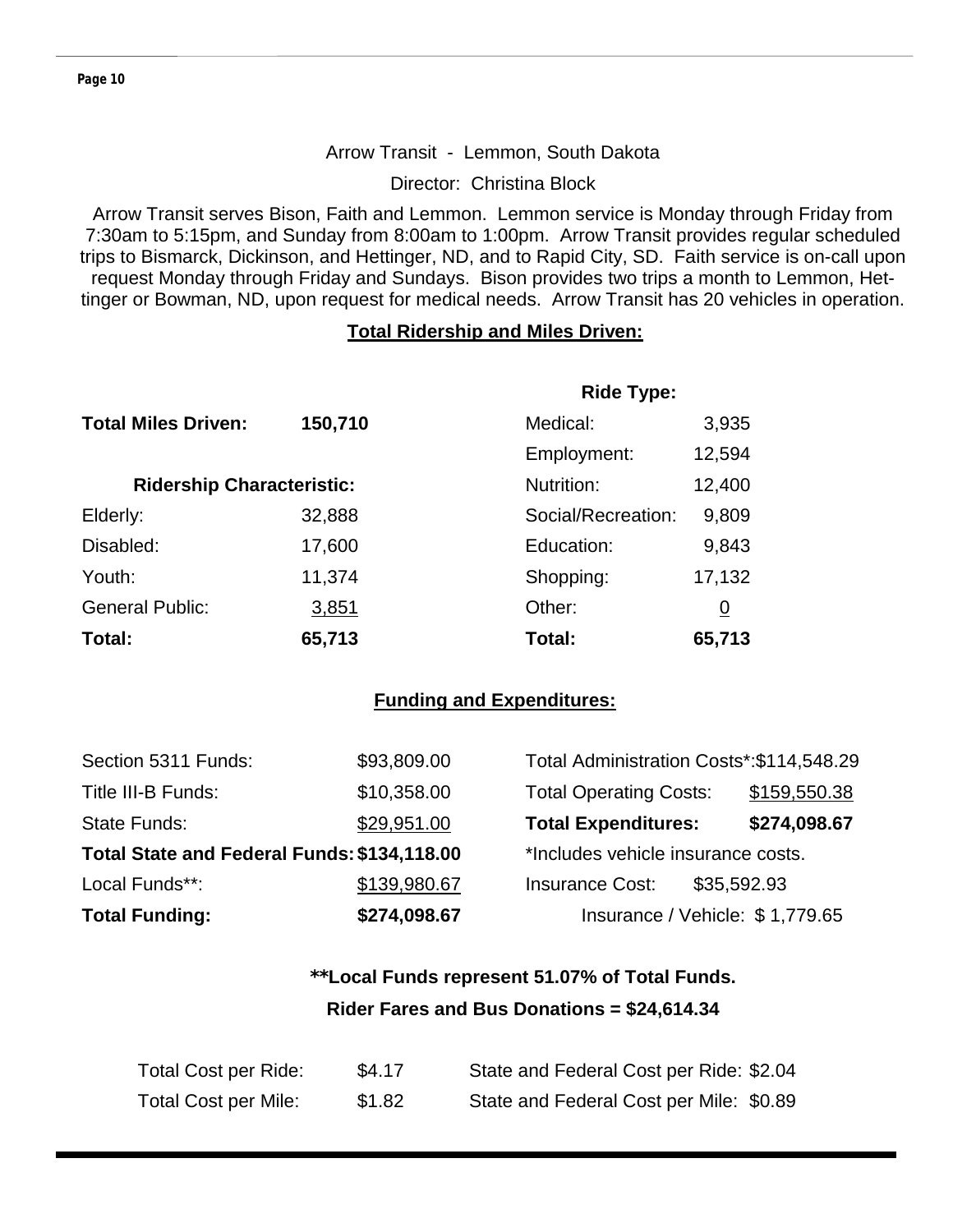#### Brandon City Transit - Brandon, South Dakota

Director: Jessica Pickett

Brandon City Transit serves the City of Brandon. Service is provided Monday through Friday 9:00am to 2:30pm and Sundays for church services. Brandon City Transit has 1 vehicle in operation.

#### **Total Ridership and Miles Driven:**

|                                  |            | <b>Ride Type:</b>  |       |  |
|----------------------------------|------------|--------------------|-------|--|
| <b>Total Miles Driven:</b>       | 11,982     | Medical:           | 647   |  |
|                                  |            | Employment:        | 185   |  |
| <b>Ridership Characteristic:</b> |            | Nutrition:         | 0     |  |
| Elderly:                         | 3,551      | Social/Recreation: | 482   |  |
| Disabled:                        | 83         | Education:         | 2,023 |  |
| Youth:                           | 2,453      | Shopping:          | 1,923 |  |
| <b>General Public:</b>           | <u>357</u> | Other:             | 1,184 |  |
| Total:                           | 6,444      | Total:             | 6,444 |  |

#### **Funding and Expenditures:**

| Section 5311 Funds:                        | \$23,146.18 | Total Administration Costs*: \$10,083.00 |             |
|--------------------------------------------|-------------|------------------------------------------|-------------|
| Title III-B Funds:                         | \$1,082.00  | <b>Total Operating Costs:</b>            | \$36,155.76 |
| State Funds:                               | \$4,705.00  | <b>Total Expenditures:</b>               | \$46,238.76 |
| Total State and Federal Funds: \$28,933.18 |             | *Includes vehicle insurance costs.       |             |
| Local Funds**:                             | \$17,305.58 | <b>Insurance Cost:</b>                   | \$1,038.00  |
| <b>Total Funding:</b>                      | \$46,238.76 | Insurance / Vehicle: \$1,038.00          |             |

## **\*\*Local Funds represent 37.43% of Total Funds. Rider Fares and Bus Donations = \$2,481.77**

| Total Cost per Ride: | \$7.18 | State and Federal Cost per Ride: \$4.49 |
|----------------------|--------|-----------------------------------------|
| Total Cost per Mile: | \$3.86 | State and Federal Cost per Mile: \$2.41 |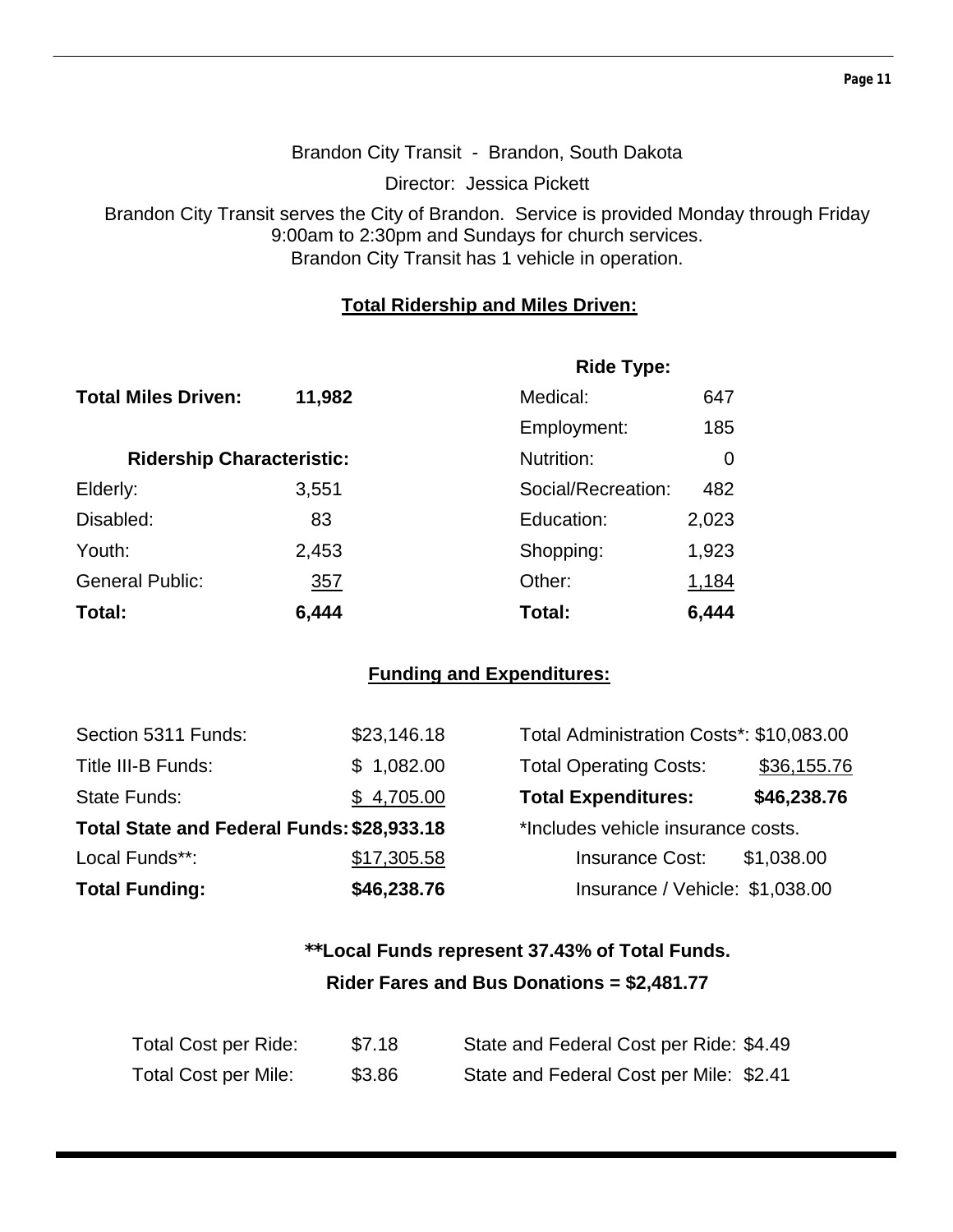#### Brookings Area Transit Authority - Brookings, South Dakota

Director: Brenda Schweitzer

Brookings Area Transit Authority serves Brookings and Brookings County. Service in Brookings is Monday through Saturday from 7:30am to 10:00pm and Sundays from 8:00am to 6:00pm. Advance reservation required. Service in Brookings County area communities upon request. Service available to Watertown and Sioux Falls with arrangements made through the office. Brookings Area Transit Authority is a ticket agent and feeder service for the inter-city bus service Jefferson Lines. Brookings has 10 vehicles in operation.

#### **Total Ridership and Miles Driven:**

|                                  | <b>Ride Type:</b> |                    |                |  |
|----------------------------------|-------------------|--------------------|----------------|--|
| <b>Total Miles Driven:</b>       | 140,570           | Medical:           | 7,344          |  |
|                                  |                   | Employment:        | 17,037         |  |
| <b>Ridership Characteristic:</b> |                   | Nutrition:         | 3,111          |  |
| Elderly:                         | 15,611            | Social/Recreation: | 29,028         |  |
| Disabled:                        | 13,471            | Education:         | 25,574         |  |
| Youth:                           | 43,819            | Shopping:          | 11,235         |  |
| <b>General Public:</b>           | 20,428            | Other:             | $\overline{0}$ |  |
| Total:                           | 93,329            | Total:             | 93,329         |  |

#### **Funding and Expenditures:**

| Section 5311 Funds:                         | \$206,569.30 | Total Administration Costs*: \$132,283.95 |              |
|---------------------------------------------|--------------|-------------------------------------------|--------------|
| Title III-B Funds:                          | 9,168.00     | <b>Total Operating Costs:</b>             | \$251,828.41 |
| <b>State Funds:</b>                         | \$40,855.00  | <b>Total Expenditures:</b>                | \$384,112.36 |
| Total State and Federal Funds: \$256,592.30 |              | *Includes vehicle insurance costs.        |              |
| Local Funds**:                              | \$127,520.06 | <b>Insurance Cost:</b>                    | \$14,459.78  |
| <b>Total Funding:</b>                       | \$384,112.36 | Insurance / Vehicle: \$1,445.98           |              |

## **\*\*Local Funds represent 33.20% of Total Funds. Rider Fares and Bus Donations = \$60,109.54**

| Total Cost per Ride: | \$4.12 | State and Federal Cost per Ride: \$2.75 |
|----------------------|--------|-----------------------------------------|
| Total Cost per Mile: | \$2.73 | State and Federal Cost per Mile: \$1.83 |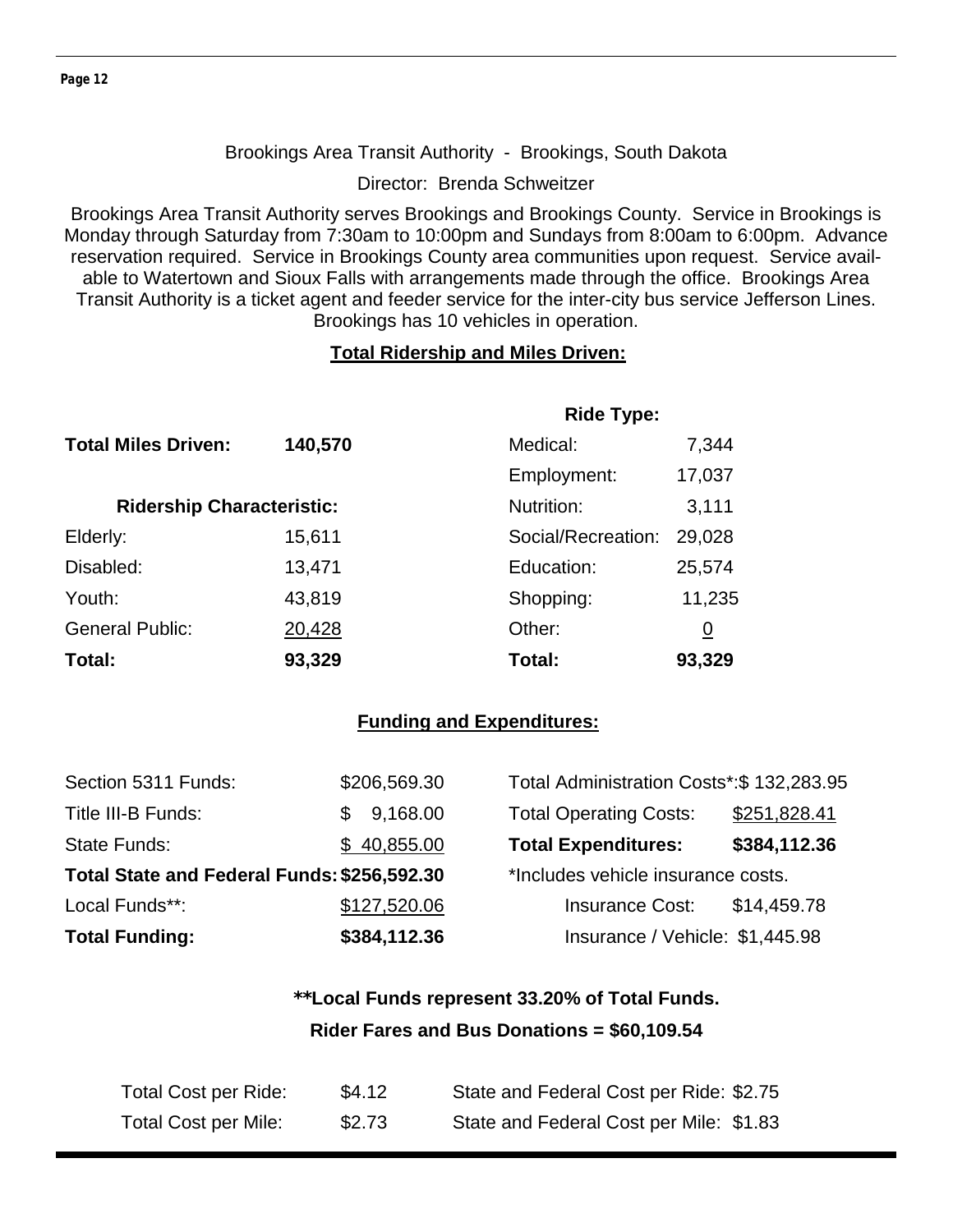#### Community Transit - Sisseton, South Dakota

Director: Carol Seurer

Community Transit serves Milbank, Lennox, Sisseton, Webster, Eureka, Bowdle and Britton daily. Service in Marshall, Day, Roberts, Edmunds, Campbell, and McPherson counties is provided upon request. Community Transit has 15 vehicles in operation.

#### **Total Ridership and Miles Driven:**

|                                  |         | <b>Ride Type:</b>  |        |
|----------------------------------|---------|--------------------|--------|
| <b>Total Miles Driven:</b>       | 152,773 | Medical:           | 9,486  |
|                                  |         | Employment:        | 821    |
| <b>Ridership Characteristic:</b> |         | Nutrition:         | 29,272 |
| Elderly:                         | 62,531  | Social/Recreation: | 5,835  |
| Disabled:                        | 2,390   | Education:         | 14,794 |
| Youth:                           | 11,911  | Shopping:          | 20,318 |
| <b>General Public:</b>           | 7,845   | Other:             | 4,151  |
| Total:                           | 84,677  | Total:             | 84,677 |

#### **Funding and Expenditures:**

| Section 5311 Funds:                         | \$185,431.99 | Total Administration Costs*: \$124,785.62 |              |
|---------------------------------------------|--------------|-------------------------------------------|--------------|
| Title III-B Funds:                          | \$31,603.00  | <b>Total Operating Costs:</b>             | \$213,428.18 |
| State Funds:                                | \$38,553.00  | <b>Total Expenditures:</b>                | \$338,213.80 |
| Total State and Federal Funds: \$255,587.99 |              | *Includes vehicle insurance costs.        |              |
| Local Funds**:                              | \$82,625.81  | <b>Insurance Cost:</b>                    | \$48,400.75  |
| <b>Total Funding:</b>                       | \$338,213.80 | Insurance / Vehicle: \$3,226.72           |              |

## **\*\*Local Funds represent 24.43% of Total Funds. Rider Fares and Bus Donations = \$46,943.26**

| Total Cost per Ride:        | \$3.99 | State and Federal Cost per Ride: \$3.02 |
|-----------------------------|--------|-----------------------------------------|
| <b>Total Cost per Mile:</b> | \$2.21 | State and Federal Cost per Mile: \$1.67 |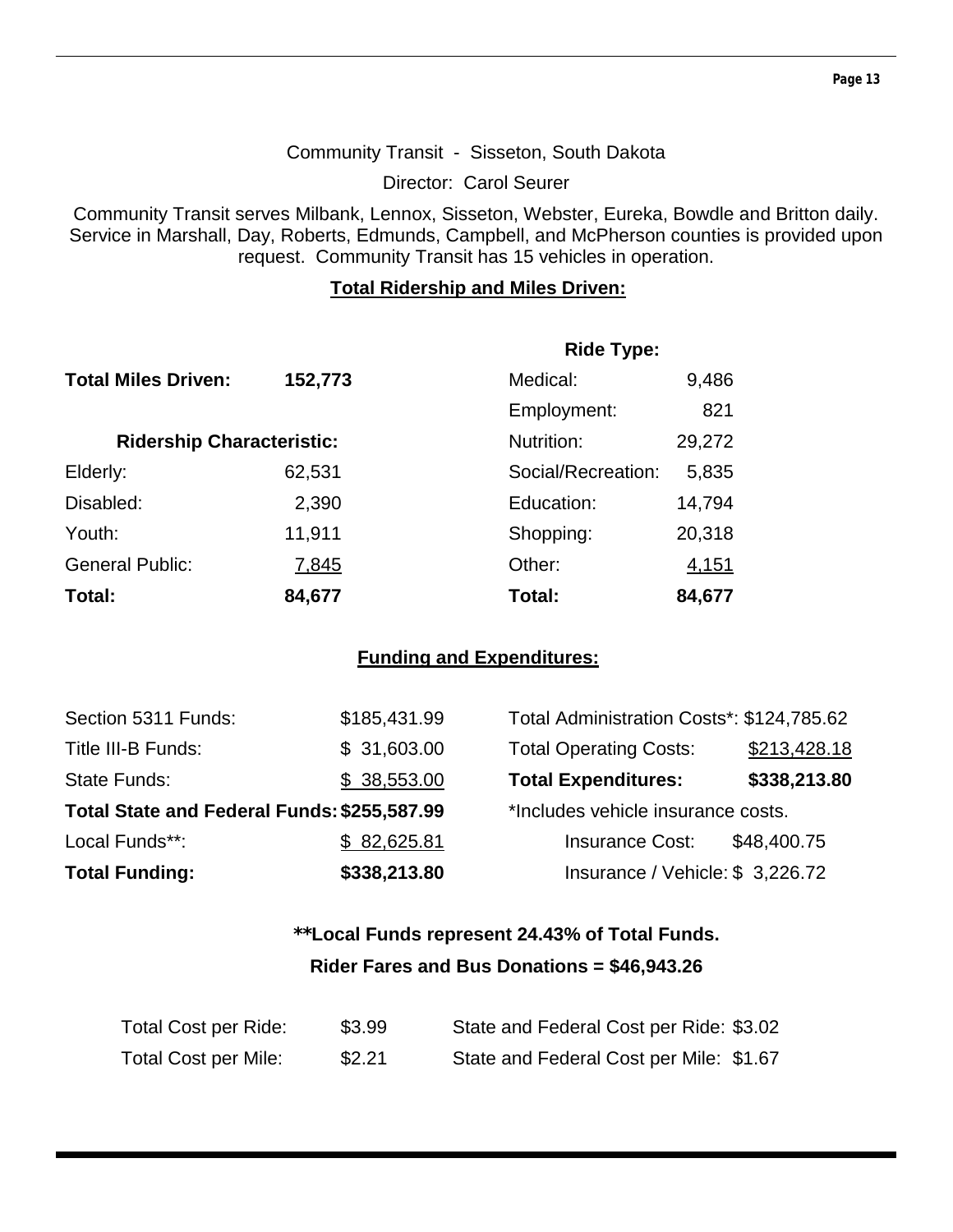#### Dell Rapids Transit - Dell Rapids, South Dakota

Director: Jessica Pickett

Dell Rapids Transit serves the City of Dell Rapids. Service is provided Tuesday through Thursday from 9:00am to 3:30pm. Dell Rapids Transit has 1 vehicle in operation.

#### **Total Ridership and Miles Driven:**

|                                  |           | <b>Ride Type:</b>  |       |
|----------------------------------|-----------|--------------------|-------|
| <b>Total Miles Driven:</b>       | 5,607     | Medical:           | 128   |
|                                  |           | Employment:        | 3     |
| <b>Ridership Characteristic:</b> |           | Nutrition:         | 0     |
| Elderly:                         | 1,531     | Social/Recreation: | 197   |
| Disabled:                        | 0         | Education:         | 567   |
| Youth:                           | 601       | Shopping:          | 1,268 |
| <b>General Public:</b>           | <u>75</u> | Other:             | 44    |
| Total:                           | 2,207     | Total:             | 2,207 |

#### **Funding and Expenditures:**

| <b>Total Funding:</b>                      | \$20,734.23 | Insurance / Vehicle: \$614.03           |             |
|--------------------------------------------|-------------|-----------------------------------------|-------------|
| Local Funds**:                             | \$6,516.60  | <b>Insurance Cost:</b>                  | \$614.03    |
| Total State and Federal Funds: \$14,217.63 |             | *Includes vehicle insurance costs.      |             |
| <b>State Funds:</b>                        | \$2,000.00  | <b>Total Expenditures:</b>              | \$20,734.23 |
| Title III-B Funds:                         | \$1,082.00  | <b>Total Operating Costs:</b>           | \$12,289.20 |
| Section 5311 Funds:                        | \$11,135.63 | Total Administration Costs*:\$ 8,445.03 |             |

| Total Administration Costs*: \$8,445.03 |             |
|-----------------------------------------|-------------|
| <b>Total Operating Costs:</b>           | \$12,289.20 |
| <b>Total Expenditures:</b>              | \$20,734.23 |
| *Includes vehicle insurance costs.      |             |
| <b>Insurance Cost:</b>                  | \$614.03    |
| Insurance / Vehicle: \$614.03           |             |

## **\*\*Local Funds represent 31.43% of Total Funds. Rider Fares and Bus Donations = \$2,072.50**

| Total Cost per Ride:        | \$9.39 | State and Federal Cost per Ride: \$6.44 |
|-----------------------------|--------|-----------------------------------------|
| <b>Total Cost per Mile:</b> | \$3.70 | State and Federal Cost per Mile: \$2.54 |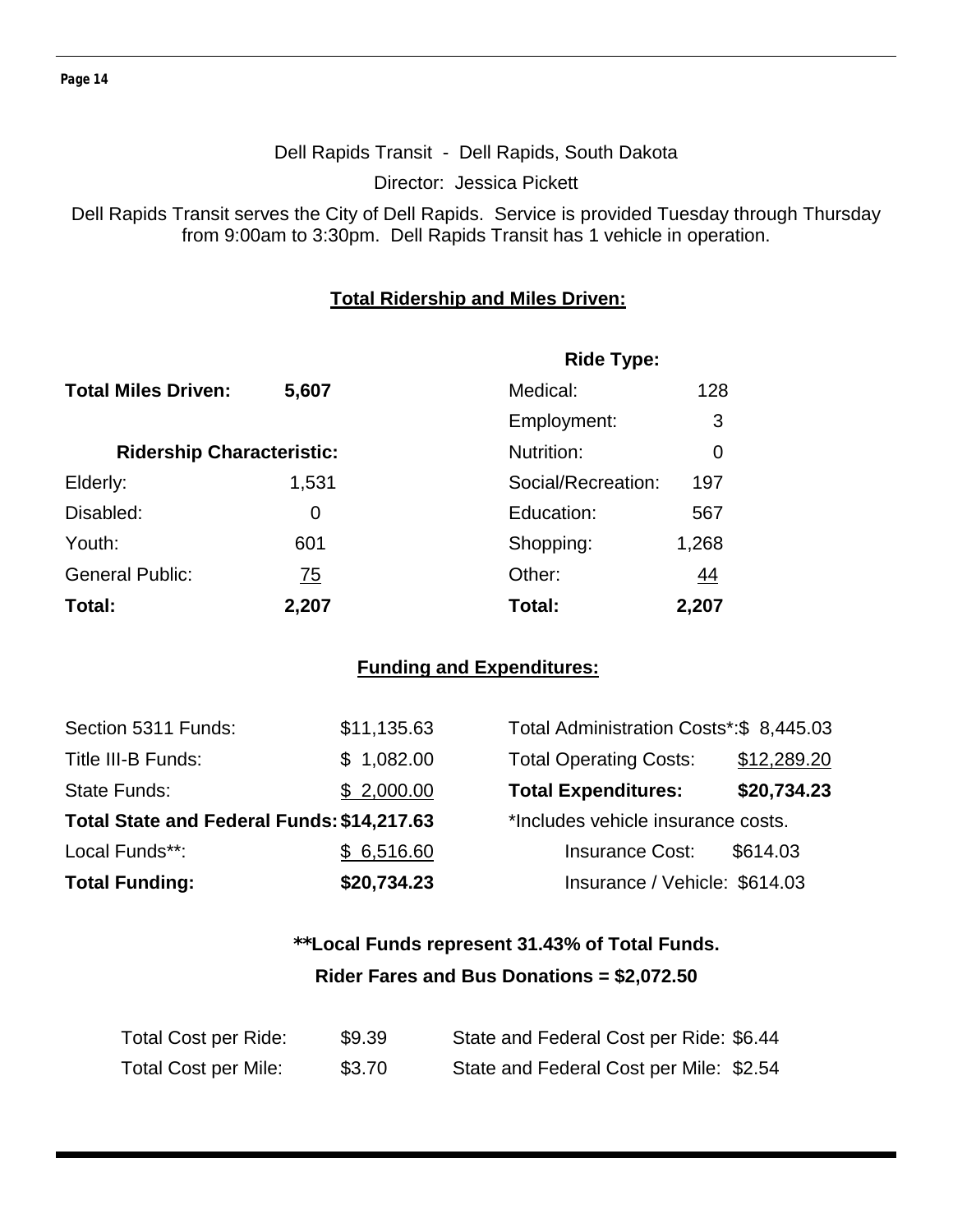#### East Dakota Transit - Madison, South Dakota

Director: Jessica Pickett

East Dakota transit serves Madison and Lake County. Service in Madison is provided during the school year, Monday through Friday from 7:30am to 4:30pm and during the summer from 8:00am to 4:30pm; and as needed in the county and smaller communities. Services is provided on Sundays for church services. East Dakota Transit has 3 vehicles in operation.

#### **Total Ridership and Miles Driven:**

|                                  |        | <b>Ride Type:</b>  |        |
|----------------------------------|--------|--------------------|--------|
| <b>Total Miles Driven:</b>       | 28,496 | Medical:           | 1,844  |
|                                  |        | Employment:        | 7,090  |
| <b>Ridership Characteristic:</b> |        | Nutrition:         | 291    |
| Elderly:                         | 1,763  | Social/Recreation: | 1,425  |
| Disabled:                        | 9,145  | Education:         | 6,046  |
| Youth:                           | 6,012  | Shopping:          | 608    |
| <b>General Public:</b>           | 1,489  | Other:             | 1,105  |
| Total:                           | 18,409 | Total:             | 18,409 |

#### **Funding and Expenditures:**

| Section 5311 Funds:                        | \$59,023.43  | Total Administration Costs*:\$29,807.14 |              |
|--------------------------------------------|--------------|-----------------------------------------|--------------|
| Title III-B Funds:                         | \$4,600.00   | <b>Total Operating Costs:</b>           | \$90,438.05  |
| <b>State Funds:</b>                        | \$8,943.00   | <b>Total Expenditures:</b>              | \$120,245.19 |
| Total State and Federal Funds: \$72,566.43 |              | *Includes vehicle insurance costs.      |              |
| Local Funds**:                             | \$47,678.76  | <b>Insurance Cost:</b>                  | \$8,008.47   |
| <b>Total Funding:</b>                      | \$120,245.19 | Insurance / Vehicle: \$2,669.49         |              |

## **\*\*Local Funds represent 39.65% of Total Funds. Rider Fares and Bus Donations = \$20,075.21**

| Total Cost per Ride: | \$6.53 | State and Federal Cost per Ride: \$3.94 |
|----------------------|--------|-----------------------------------------|
| Total Cost per Mile: | \$4.22 | State and Federal Cost per Mile: \$2.55 |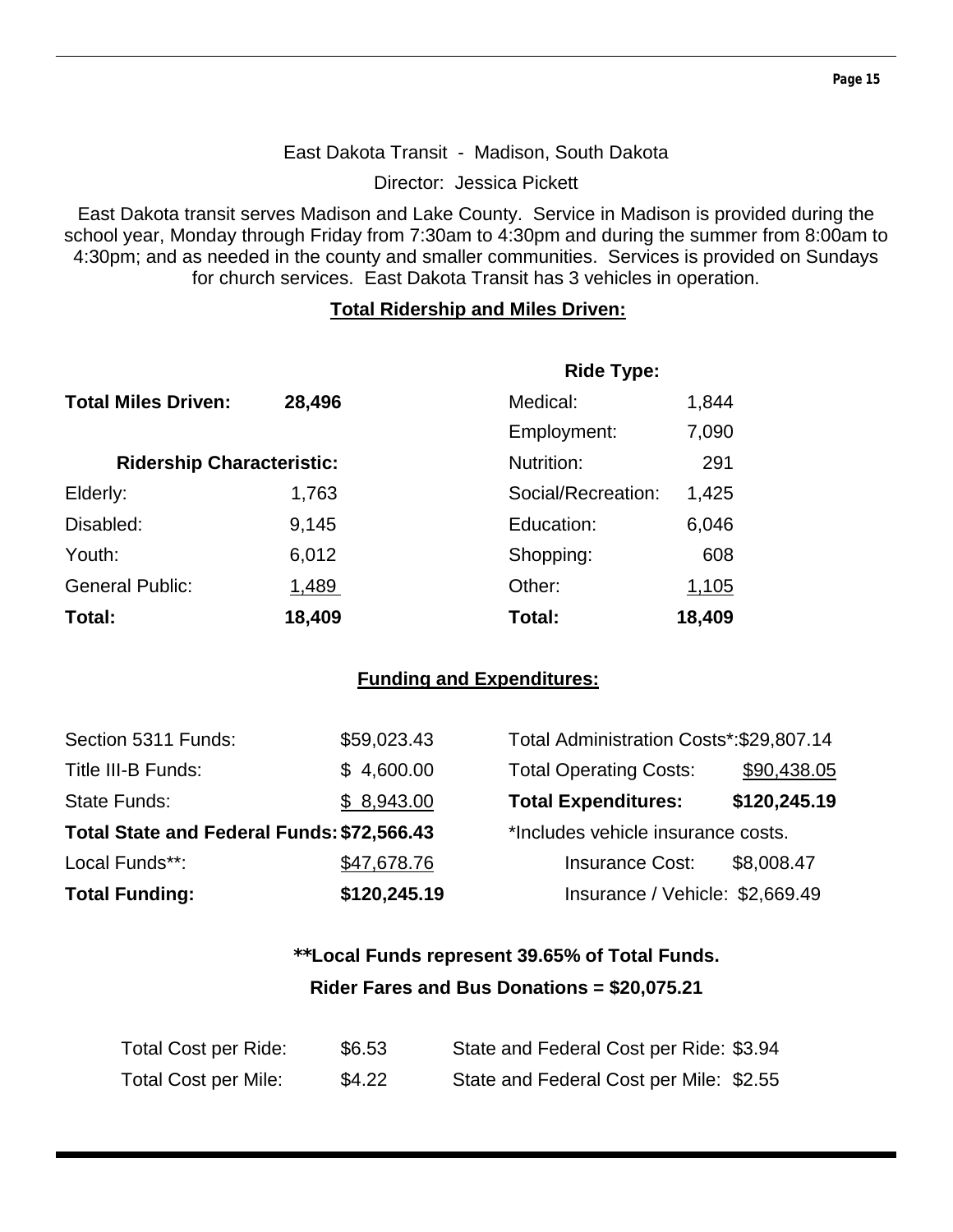#### Inter-Lakes Community Action Transit - Madison, South Dakota

Director: Jessica Pickett

Inter-Lakes Community Action Transit serves Deuel, Miner and Moody counties and communities. Service is provided upon request with regular Monday through Friday service in Flandreau and Clear Lake. Regular service in Howard, Tuesday through Friday and two Mondays a month. Inter-Lakes Community Action Transit has 3 vehicles in operation.

#### **Total Ridership and Miles Driven:**

|                                  |        | <b>Ride Type:</b>  |        |
|----------------------------------|--------|--------------------|--------|
| <b>Total Miles Driven:</b>       | 24,673 | Medical:           | 2,512  |
|                                  |        | Employment:        | 314    |
| <b>Ridership Characteristic:</b> |        | Nutrition:         | 1,146  |
| Elderly:                         | 11,445 | Social/Recreation: | 3,239  |
| Disabled:                        | 472    | Education:         | 3,231  |
| Youth:                           | 3,220  | Shopping:          | 3,933  |
| <b>General Public:</b>           | 676    | Other:             | 1,438  |
| Total:                           | 15,813 | Total:             | 15,813 |

#### **Funding and Expenditures:**

| Section 5311 Funds:                        | \$44,784.36 | Total Administration Costs*: \$18,809.36 |             |
|--------------------------------------------|-------------|------------------------------------------|-------------|
| Title III-B Funds:                         | \$4,299.00  | <b>Total Operating Costs:</b>            | \$70,364.54 |
| State Funds:                               | \$8,655.00  | <b>Total Expenditures:</b>               | \$89,173.90 |
| Total State and Federal Funds: \$57,868.36 |             | *Includes vehicle insurance costs.       |             |
| Local Funds**:                             | \$31,305.54 | <b>Insurance Cost:</b>                   | \$3,149.91  |
| <b>Total Funding:</b>                      | \$89,173.90 | Insurance / Vehicle: \$1,049.97          |             |

## **\*\*Local Funds represent 35.11% of Total Funds. Rider Fares and Bus Donations = \$9,011.86**

| Total Cost per Ride:        | \$5.64 | State and Federal Cost per Ride: \$3.66 |
|-----------------------------|--------|-----------------------------------------|
| <b>Total Cost per Mile:</b> | \$3.61 | State and Federal Cost per Mile: \$2.35 |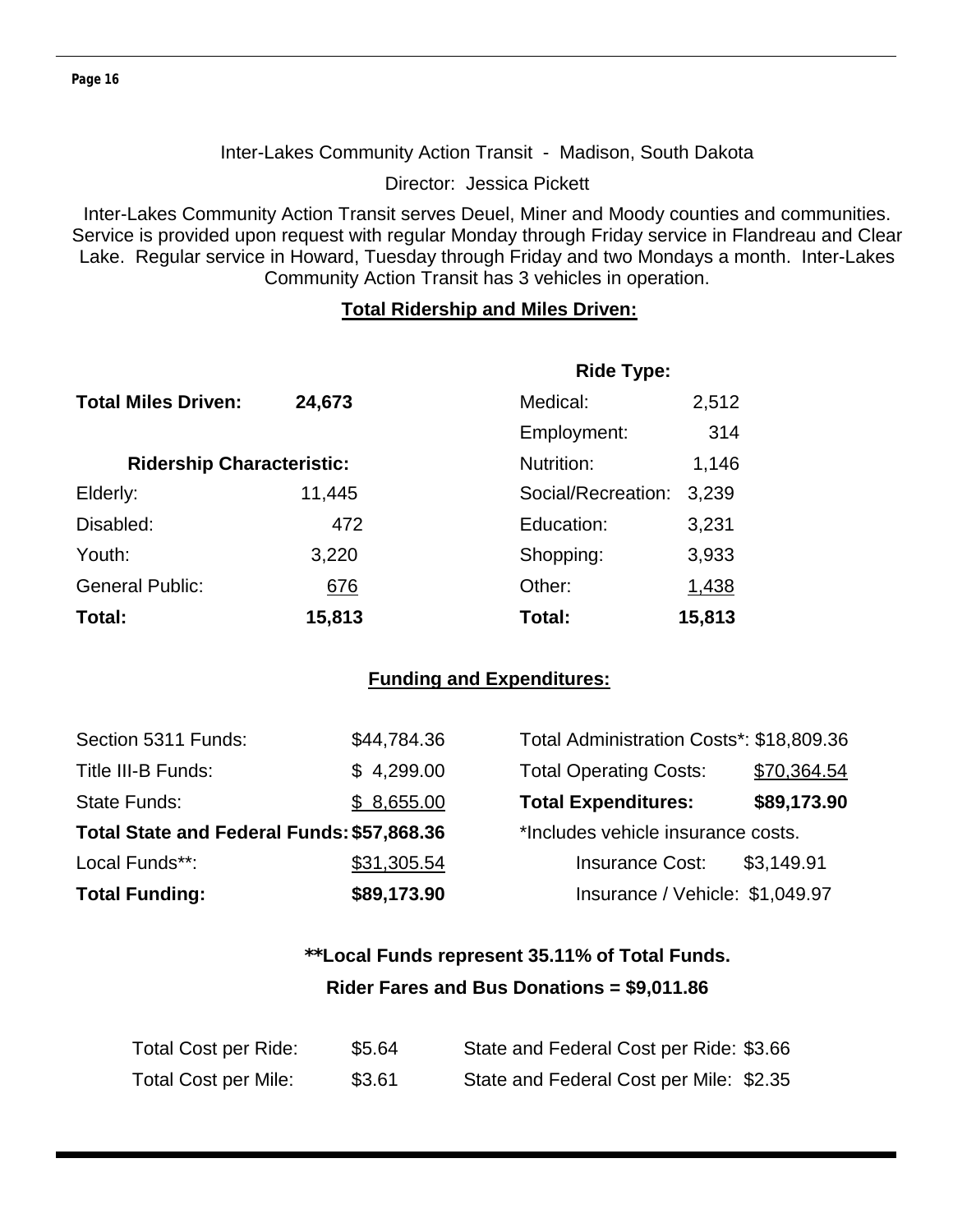#### Palace Transit - Mitchell, South Dakota

Director: Brenda Paradis

Palace Transit serves Mitchell and Davison County. Mitchell service is provided Monday through Thursday from 5:30am to 1:00am. Friday from 5:30am to 3:00am, Saturday 6:00am to 3:00am, Sunday 6:00am to 10:00pm. Service in the county and smaller communities is provided upon request. Palace Transit has 17 vehicles in operation.

#### **Total Ridership and Miles Driven:**

|                                  |         | <b>Ride Type:</b>  |         |  |
|----------------------------------|---------|--------------------|---------|--|
| <b>Total Miles Driven:</b>       | 231,973 | Medical:           | 17,845  |  |
|                                  |         | Employment:        | 23,013  |  |
| <b>Ridership Characteristic:</b> |         | Nutrition:         | 8,391   |  |
| Elderly:                         | 23,487  | Social/Recreation: | 41,066  |  |
| Disabled:                        | 34,396  | Education:         | 30,927  |  |
| Youth:                           | 41,934  | Shopping:          | 5,856   |  |
| <b>General Public:</b>           | 28,988  | Other:             | 1,707   |  |
| Total:                           | 128,805 | Total:             | 128,805 |  |

#### **Funding and Expenditures:**

| Section 5311 Funds:                         | \$242,030.05 | Total Administration Costs*: \$88,140.34 |              |
|---------------------------------------------|--------------|------------------------------------------|--------------|
| Title III-B Funds:                          | \$18,840.00  | <b>Total Operating Costs:</b>            | \$441,228.66 |
| State Funds:                                | \$73,410.00  | <b>Total Expenditures:</b>               | \$529,369.00 |
| Total State and Federal Funds: \$334,280.05 |              | *Includes vehicle insurance costs.       |              |
| Local Funds**:                              | \$195,088.95 | <b>Insurance Cost:</b><br>\$8,097.00     |              |
| <b>Total Funding:</b>                       | \$529,369.00 | Insurance / Vehicle: \$476.29            |              |

## **\*\*Local Funds represent 36.85% of Total Funds. Rider Fares and Bus Donations = \$72,012.02**

| Total Cost per Ride:        | \$4.11 | State and Federal Cost per Ride: \$2.60 |
|-----------------------------|--------|-----------------------------------------|
| <b>Total Cost per Mile:</b> | \$2.28 | State and Federal Cost per Mile: \$1.44 |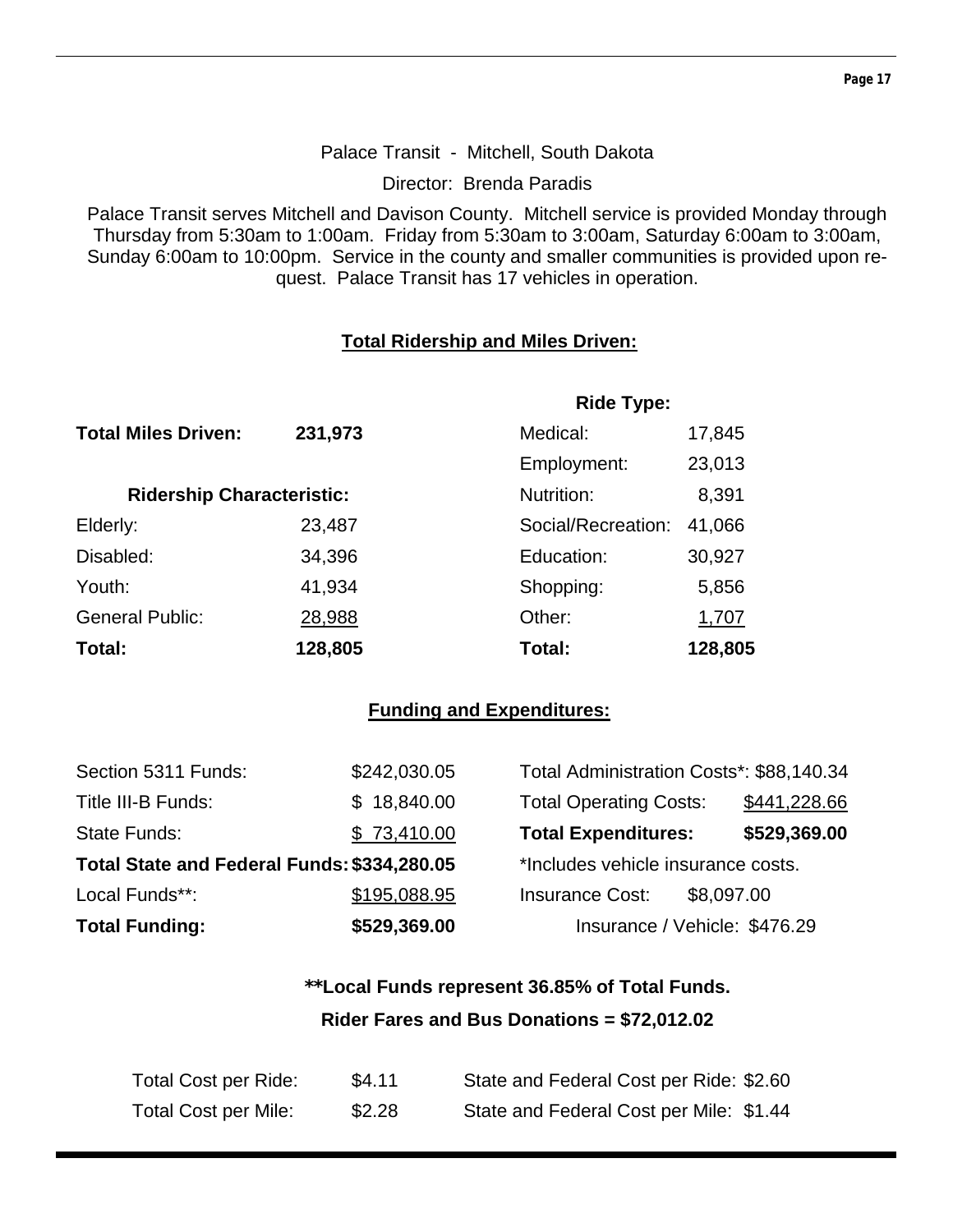#### People's Transit - Huron, South Dakota

Director: Sandy Mack

People's Transit serves Huron and Beadle County. Service in the county and smaller communities is provided upon request. Huron service is Monday through Friday from 7:00am to 7:00pm for scheduled appointments. People's Transit has 11 vehicles in operation.

#### **Total Ridership and Miles Driven:**

|                                  |         | <b>Ride Type:</b>  |         |  |
|----------------------------------|---------|--------------------|---------|--|
| <b>Total Miles Driven:</b>       | 133,519 | Medical:           | 28,393  |  |
|                                  |         | Employment:        | 28,845  |  |
| <b>Ridership Characteristic:</b> |         | Nutrition:         | 3,726   |  |
| Elderly:                         | 56,053  | Social/Recreation: | 18,663  |  |
| Disabled:                        | 35,138  | Education:         | 26,719  |  |
| Youth:                           | 28,603  | Shopping:          | 18,272  |  |
| <b>General Public:</b>           | 15,349  | Other:             | 10,525  |  |
| Total:                           | 135,143 | Total:             | 135,143 |  |

#### **Funding and Expenditures:**

| <b>Total Funding:</b>                       | \$402,882.75 | Insurance / Vehicle: \$2,600.27           |              |
|---------------------------------------------|--------------|-------------------------------------------|--------------|
| Local Funds**:                              | \$137,457.53 | <b>Insurance Cost:</b><br>\$28,603.00     |              |
| Total State and Federal Funds: \$265,425.22 |              | *Includes vehicle insurance costs.        |              |
| <b>State Funds:</b>                         | \$48,140.00  | <b>Total Expenditures:</b>                | \$402,882.75 |
| Title III-B Funds:                          | \$18,265.00  | <b>Total Operating Costs:</b>             | \$293,685.79 |
| Section 5311 Funds:                         | \$199,020.22 | Total Administration Costs*: \$109,196.96 |              |

## **\*\*Local Funds represent 34.12% of Total Funds. Rider Fares and Bus Donations = \$40,709.10**

| <b>Total Cost per Ride:</b> | \$2.98 | State and Federal Cost per Ride: \$1.96 |
|-----------------------------|--------|-----------------------------------------|
| <b>Total Cost per Mile:</b> | \$3.02 | State and Federal Cost per Mile: \$1.99 |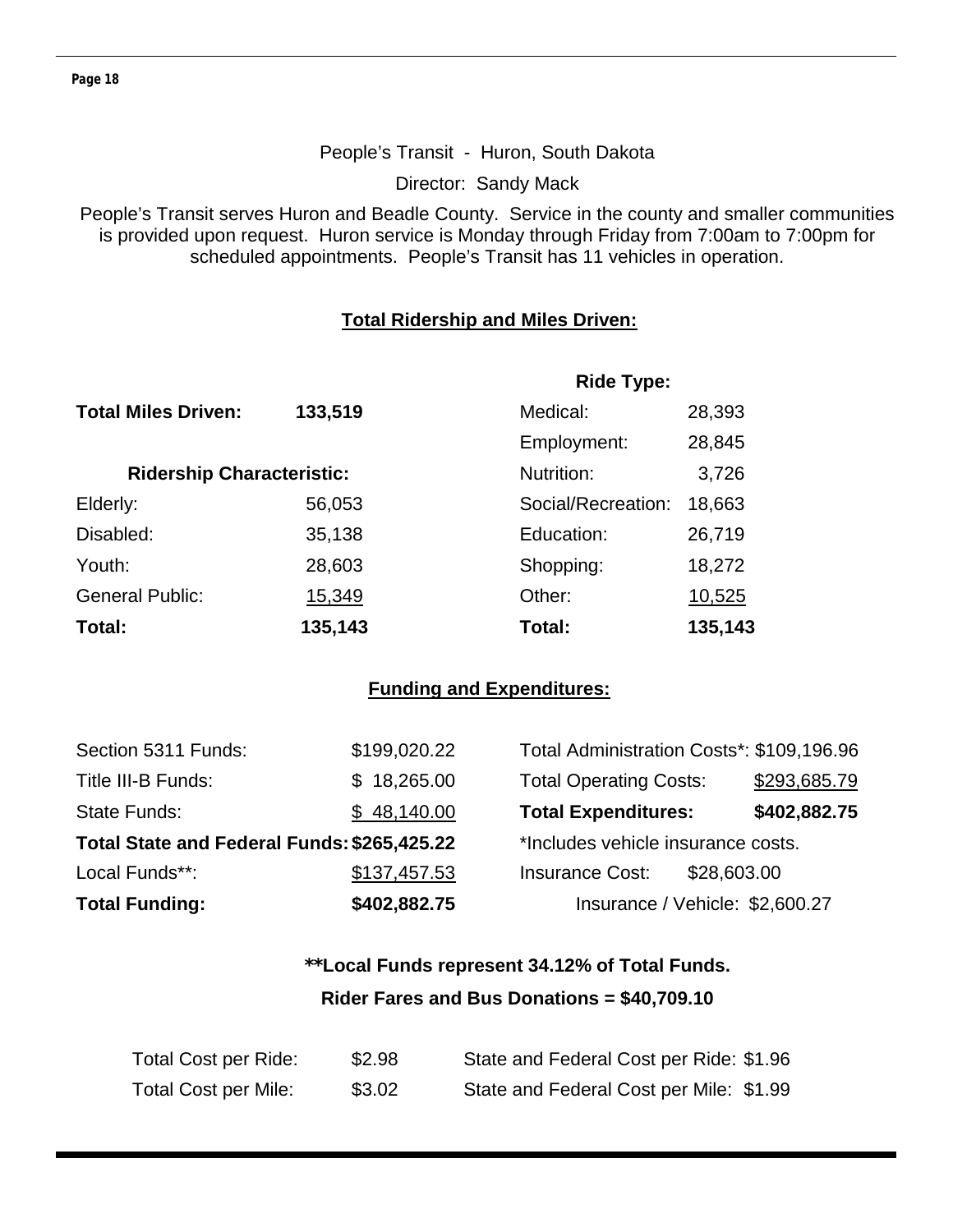#### **Page 19**

#### River Cities Transit - Pierre, South Dakota

Director: Ron Baumgart

River Cities Transit provides 24-hour service in Pierre, Fort Pierre and the surrounding area. Also serving Gettysburg, Lower Brule, Blunt, Harrold, Vivian and Highmore. All totals include transit programs for Pierre, Lower Brule and Gettysburg. River Cities Transit is a ticket agent and feeder service for the inter-city bus service Jefferson Lines. River Cities Transit has 32 vehicles in operation.

#### **Total Ridership and Miles Driven:**

|                                  |         | <b>Ride Type:</b>  |         |
|----------------------------------|---------|--------------------|---------|
| <b>Total Miles Driven:</b>       | 592,170 | Medical:           | 11,440  |
|                                  |         | Employment:        | 44,931  |
| <b>Ridership Characteristic:</b> |         | Nutrition:         | 3,223   |
| Elderly:                         | 36,433  | Social/Recreation: | 0       |
| Disabled:                        | 6,288   | Education:         | 75,123  |
| Youth:                           | 77,865  | Shopping:          | 8,081   |
| <b>General Public:</b>           | 94,656  | Other:             | 72,444  |
| Total:                           | 215,242 | Total:             | 215,242 |

#### **Funding and Expenditures:**

| <b>Total Funding:</b>                       | \$1,732,966.78 | Insurance / Vehicle: \$2,279.26           |                |
|---------------------------------------------|----------------|-------------------------------------------|----------------|
| Local Funds**:                              | \$770,453.68   | <b>Insurance Cost:</b><br>\$72,936.16     |                |
| Total State and Federal Funds: \$962,513.10 |                | *Includes vehicle insurance costs.        |                |
| <b>State Funds:</b>                         | \$57,032.00    | <b>Total Expenditures:</b>                | \$1,732,966.78 |
| Title III-B Funds:                          | \$13,348.00    | <b>Total Operating Costs:</b>             | \$1,183,052.32 |
| Section 5311 Funds:                         | \$892,133.10   | Total Administration Costs*: \$549,914.46 |                |

## **\*\*Local Funds represent 44.46% of Total Funds. Rider Fares and Bus Donations = \$150,950.00**

| Total Cost per Ride: | \$8.05 | State and Federal Cost per Ride: \$4.47 |
|----------------------|--------|-----------------------------------------|
| Total Cost per Mile: | \$2.93 | State and Federal Cost per Mile: \$1.63 |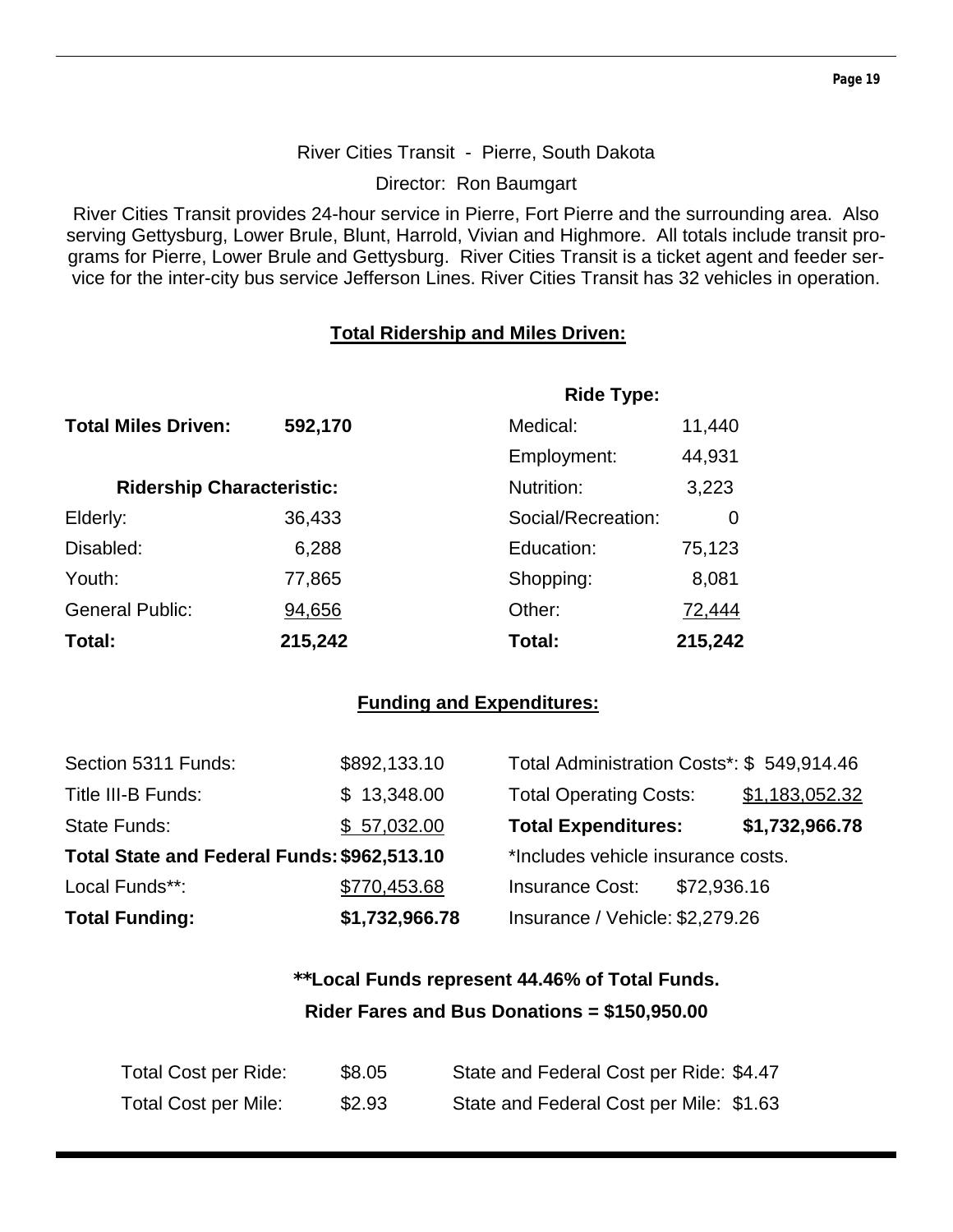#### ROCS Transit - Lake Andes, South Dakota

Director: Winnie Jo Jons

ROCS Transit serves the counties of Aurora, Bon Homme, Charles Mix, Douglas, Gregory, Hanson and Turner. Also serving cities of Beresford, Bridgewater, Canton, Hudson, Wessington Springs, Winner and Tripp. Regular trips to Mitchell, Yankton and Sioux Falls are available in most areas upon request. ROCS Transit has 34 vehicles in operation.

#### **Total Ridership and Miles Driven:**

|                                  |         | <b>Ride Type:</b>  |         |
|----------------------------------|---------|--------------------|---------|
| <b>Total Miles Driven:</b>       | 297,850 | Medical:           | 13,521  |
|                                  |         | Employment:        | 18,078  |
| <b>Ridership Characteristic:</b> |         | Nutrition:         | 69,707  |
| Elderly:                         | 108,058 | Social/Recreation: | 10,529  |
| Disabled:                        | 20,026  | Education:         | 44,543  |
| Youth:                           | 41,712  | Shopping:          | 16,150  |
| <b>General Public:</b>           | 6,119   | Other:             | 3,387   |
| Total:                           | 175,915 | Total:             | 175,915 |

#### **Funding and Expenditures:**

| Section 5311 Funds:                         | \$326,583.00 | Total Administration Costs*: \$164,416.08 |              |
|---------------------------------------------|--------------|-------------------------------------------|--------------|
| Title III-B Funds:                          | \$34,757.00  | <b>Total Operating Costs:</b>             | \$582,157.84 |
| State Funds:                                | \$67,243.00  | <b>Total Expenditures:</b>                | \$746,573.92 |
| Total State and Federal Funds: \$428,583.00 |              | *Includes vehicle insurance costs.        |              |
| Local Funds**:                              | \$317,990.92 | \$32,329.00<br><b>Insurance Cost:</b>     |              |
| <b>Total Funding:</b>                       | \$746,573.92 | Insurance / Vehicle: \$950.85             |              |

## **\*\*Local Funds represent 42.59% of Total Funds. Rider Fares and Bus Donations = \$90,374.49**

| Total Cost per Ride:        | \$4.24 | State and Federal Cost per Ride: \$2.44 |
|-----------------------------|--------|-----------------------------------------|
| <b>Total Cost per Mile:</b> | \$2.51 | State and Federal Cost per Mile: \$1.44 |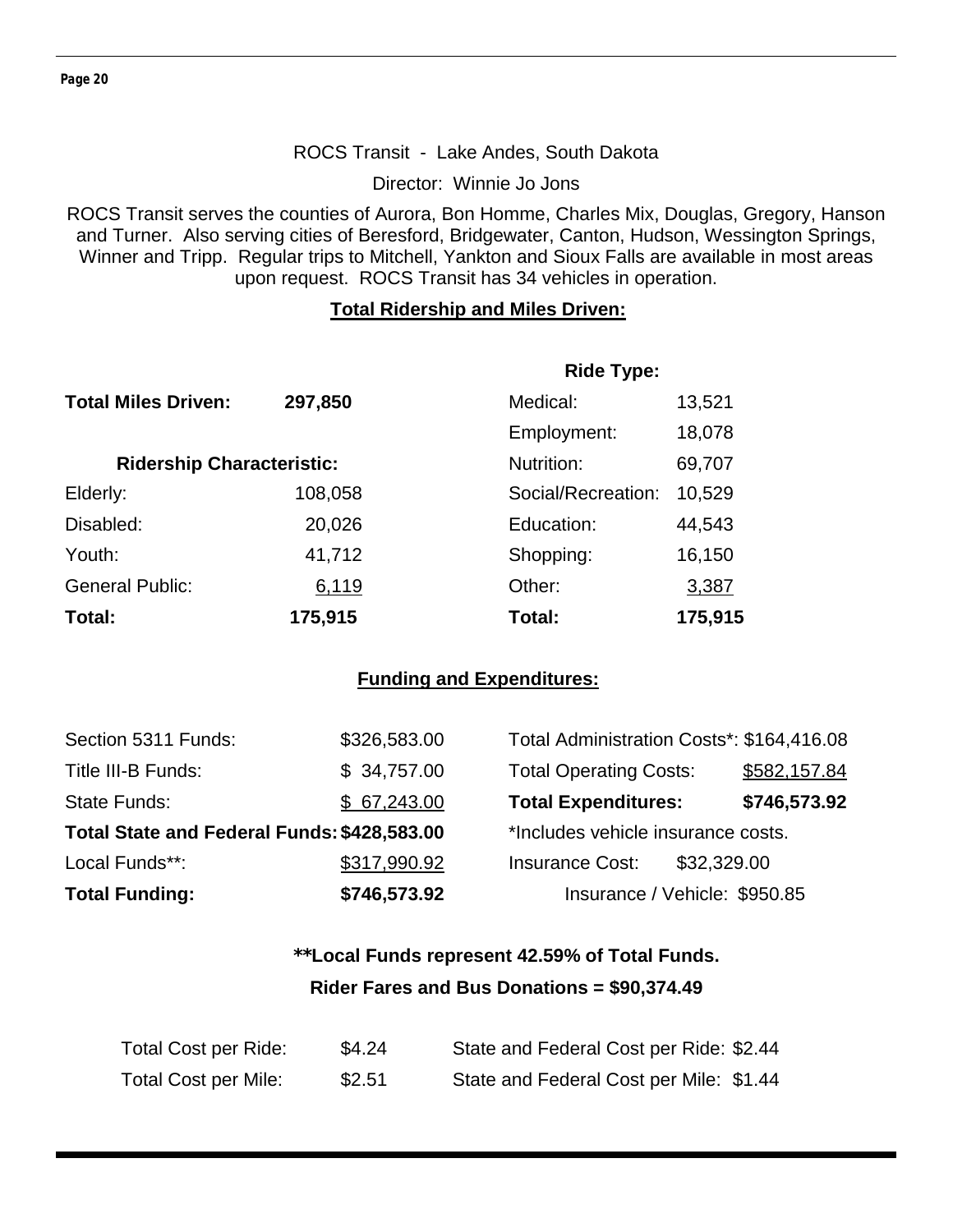**Page 21** 

Rosebud Sioux Tribe Transportation - Rosebud, South Dakota

Director: LeRoy Sleeping Bear

Rosebud Sioux Tribe Transportation serves the Rosebud Indian Reservation and communities in Todd and Mellette Counties. Service is provided upon request with regular trips to Rapid City, Pierre, Sioux Falls, Yankton, and Valentine, Nebraska. Rosebud Sioux Tribe Transportation has 7 vehicles in operation.

#### **Total Ridership and Miles Driven:**

|                                  |         | <b>Ride Type:</b>  |        |
|----------------------------------|---------|--------------------|--------|
| <b>Total Miles Driven:</b>       | 302,347 | Medical:           | 8,473  |
|                                  |         | Employment:        | 25,054 |
| <b>Ridership Characteristic:</b> |         | Nutrition:         | 5,490  |
| Elderly:                         | 7,014   | Social/Recreation: | 297    |
| Disabled:                        | 210     | Education:         | 347    |
| Youth:                           | 338     | Shopping:          | 1,038  |
| <b>General Public:</b>           | 58,857  | Other:             | 25,720 |
| Total:                           | 66,419  | Total:             | 66,419 |

#### **Funding and Expenditures:**

| Section 5311 Funds:                         | \$84,023.84  | Total Administration Costs*: \$53,473.74 |              |
|---------------------------------------------|--------------|------------------------------------------|--------------|
| Title III-B Funds:                          | S<br>0       | <b>Total Operating Costs:</b>            | \$161,670.40 |
| State Funds:                                | \$27,945.00  | <b>Total Expenditures:</b>               | \$215,144.14 |
| Total State and Federal Funds: \$111,968.84 |              | *Includes vehicle insurance costs.       |              |
| Local Funds**:                              | \$103,175.30 | <b>Insurance Cost:</b>                   | \$7,000.00   |
| <b>Total Funding:</b>                       | \$215,144.14 | Insurance / Vehicle: \$1,000.00          |              |

## **\*\*Local Funds represent 47.96% of Total Funds. Rider Fares and Bus Donations = \$15,100.99**

| Total Cost per Ride:        | \$3.24 | State and Federal Cost per Ride: \$1.69 |
|-----------------------------|--------|-----------------------------------------|
| <b>Total Cost per Mile:</b> | \$0.71 | State and Federal Cost per Mile: \$0.37 |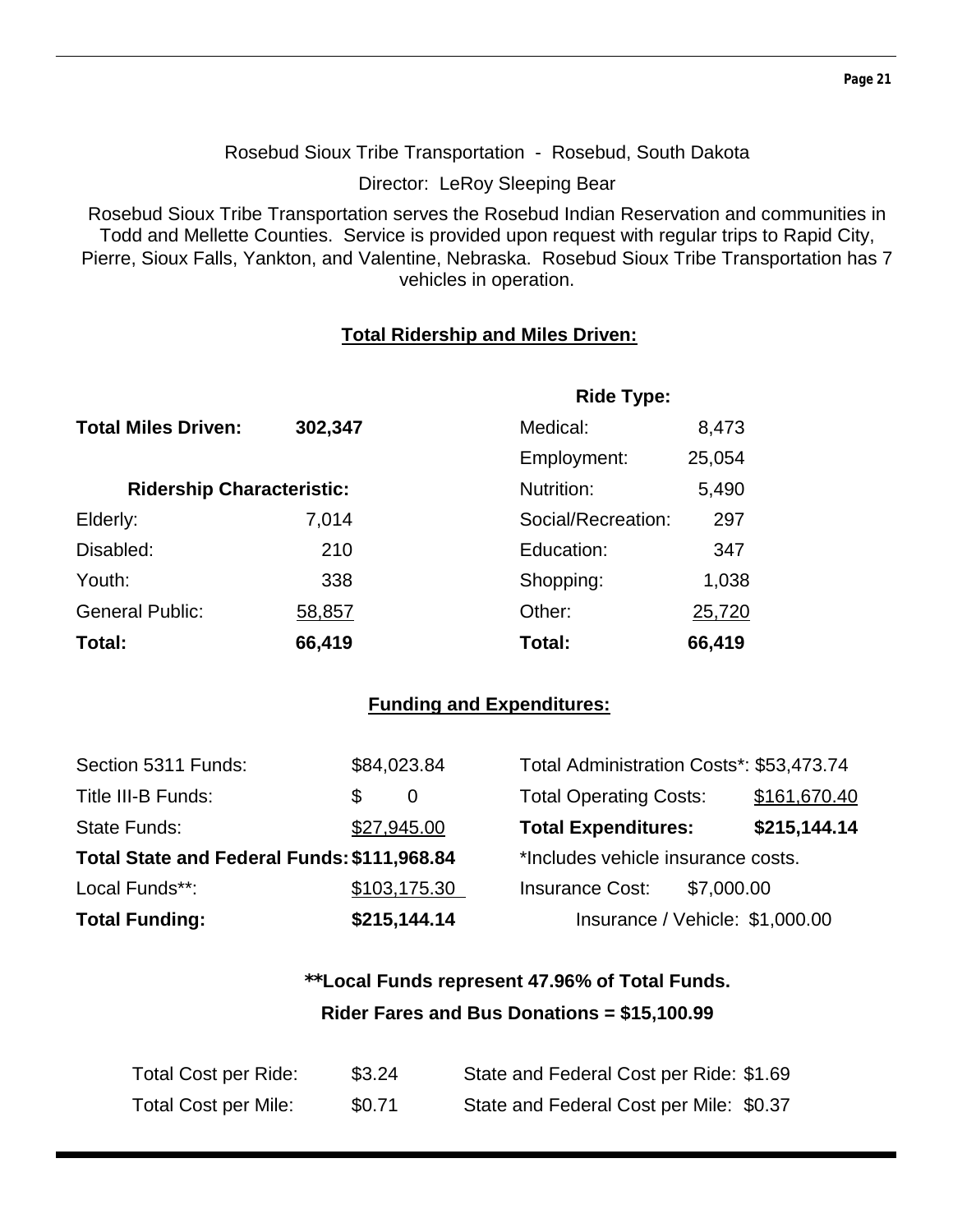#### Sanborn County Transit - Woonsocket, South Dakota

Director: Myrna Peterson

Sanborn County Transit serves Sanborn County. Service is provided upon request with regular trips to Wessington Springs, Mitchell and Huron. Sanborn County Transit has 2 vehicles in operation.

#### **Total Ridership and Miles Driven:**

|                                  |       | <b>Ride Type:</b>  |                |
|----------------------------------|-------|--------------------|----------------|
| <b>Total Miles Driven:</b>       | 9,195 | Medical:           | 395            |
|                                  |       | Employment:        | 26             |
| <b>Ridership Characteristic:</b> |       | Nutrition:         | 506            |
| Elderly:                         | 2,717 | Social/Recreation: | 101            |
| Disabled:                        | 0     | Education:         | 0              |
| Youth:                           | 4     | Shopping:          | 2,301          |
| <b>General Public:</b>           | 612   | Other:             | $\overline{4}$ |
| Total:                           | 3,333 | Total:             | 3,333          |

#### **Funding and Expenditures:**

| Section 5311 Funds:                        | \$17,015.81 | Total Administration Costs*: \$11,747.78 |             |
|--------------------------------------------|-------------|------------------------------------------|-------------|
| Title III-B Funds                          | \$1,772.00  | <b>Total Operating Costs:</b>            | \$25,095.43 |
| State Funds:                               | \$3,732.00  | <b>Total Expenditures:</b>               | \$36,843.21 |
| Total State and Federal Funds: \$22,519.81 |             | *Includes vehicle insurance costs.       |             |
| Local Funds**:                             | \$14,323.40 | <b>Insurance Cost:</b><br>\$1,648.12     |             |
| <b>Total Funding:</b>                      | \$36,843.21 | Insurance / Vehicle: \$824.06            |             |

## **\*\*Local Funds represent 38.88% of Total Funds. Rider Fares and Bus Donations = \$865.55**

| Total Cost per Ride:        | \$11.05 | State and Federal Cost per Ride: \$6.76 |  |
|-----------------------------|---------|-----------------------------------------|--|
| <b>Total Cost per Mile:</b> | \$4.01  | State and Federal Cost per Mile: \$2.45 |  |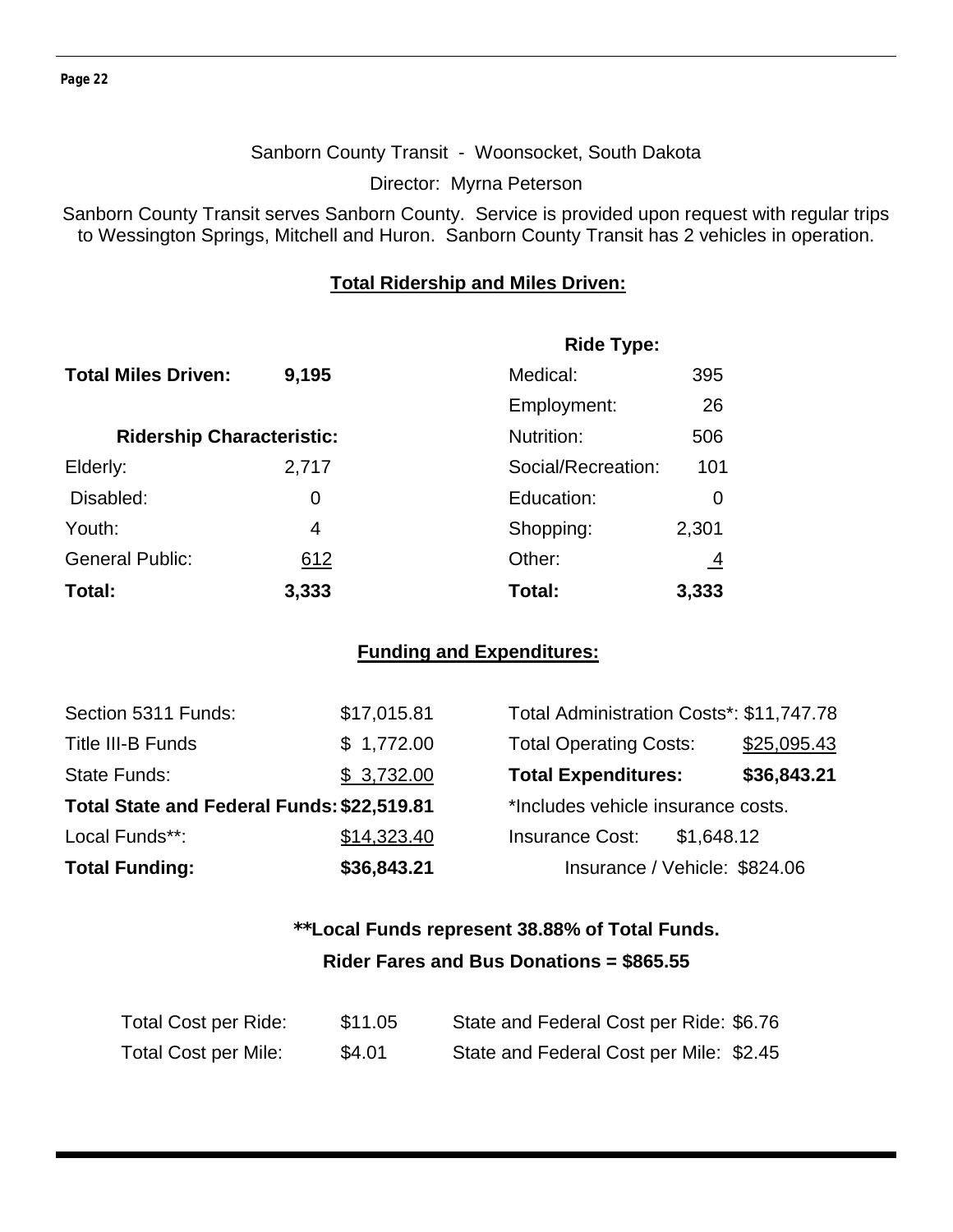#### Siouxland Regional Transit System - Sioux City, Iowa

Director: Sandy Langel

Siouxland Regional Transit System serves southern Union County including Jefferson, Elk Point, North Sioux City, and Dakota Dunes upon request. Service is available Monday through Friday 9:00am through 5:00pm. Siouxland Regional Transit System has 1 vehicle in operation.

#### **Total Ridership and Miles Driven:**

|                                  |           | <b>Ride Type:</b>  |           |
|----------------------------------|-----------|--------------------|-----------|
| <b>Total Miles Driven:</b>       | 28,296    | Medical:           | 1,170     |
|                                  |           | Employment:        | 158       |
| <b>Ridership Characteristic:</b> |           | Nutrition:         | 30        |
| Elderly:                         | 1,232     | Social/Recreation: | 11        |
| Disabled:                        | 99        | Education:         | 11        |
| Youth:                           | 10        | Shopping:          | 0         |
| <b>General Public:</b>           | <u>49</u> | Other:             | <u>10</u> |
| Total:                           | 1,390     | Total:             | 1,390     |

#### **Funding and Expenditures:**

| Section 5311 Funds:                        | \$34,863.15 | Total Administration Costs*: \$13,972.37 |             |
|--------------------------------------------|-------------|------------------------------------------|-------------|
| Title III-B Funds:                         | S<br>0      | <b>Total Operating Costs:</b>            | \$59,198.72 |
| State Funds:                               | \$7,669.00  | <b>Total Expenditures:</b>               | \$73,171.09 |
| Total State and Federal Funds: \$42,532.15 |             | *Includes vehicle insurance costs.       |             |
| Local Funds**:                             | \$30,638.94 | <b>Insurance Cost:</b><br>\$5,163.75     |             |
| <b>Total Funding:</b>                      | \$73,171.09 | Insurance / Vehicle: \$5,163.75          |             |

## **\*\*Local Funds represent 41.87% of Total Funds. Rider Fares and Bus Donations = \$9,399.00**

| <b>Total Cost per Ride:</b> | \$52.64 | State and Federal Cost per Ride: \$30.60 |
|-----------------------------|---------|------------------------------------------|
| <b>Total Cost per Mile:</b> | \$2.59  | State and Federal Cost per Mile: \$1.50  |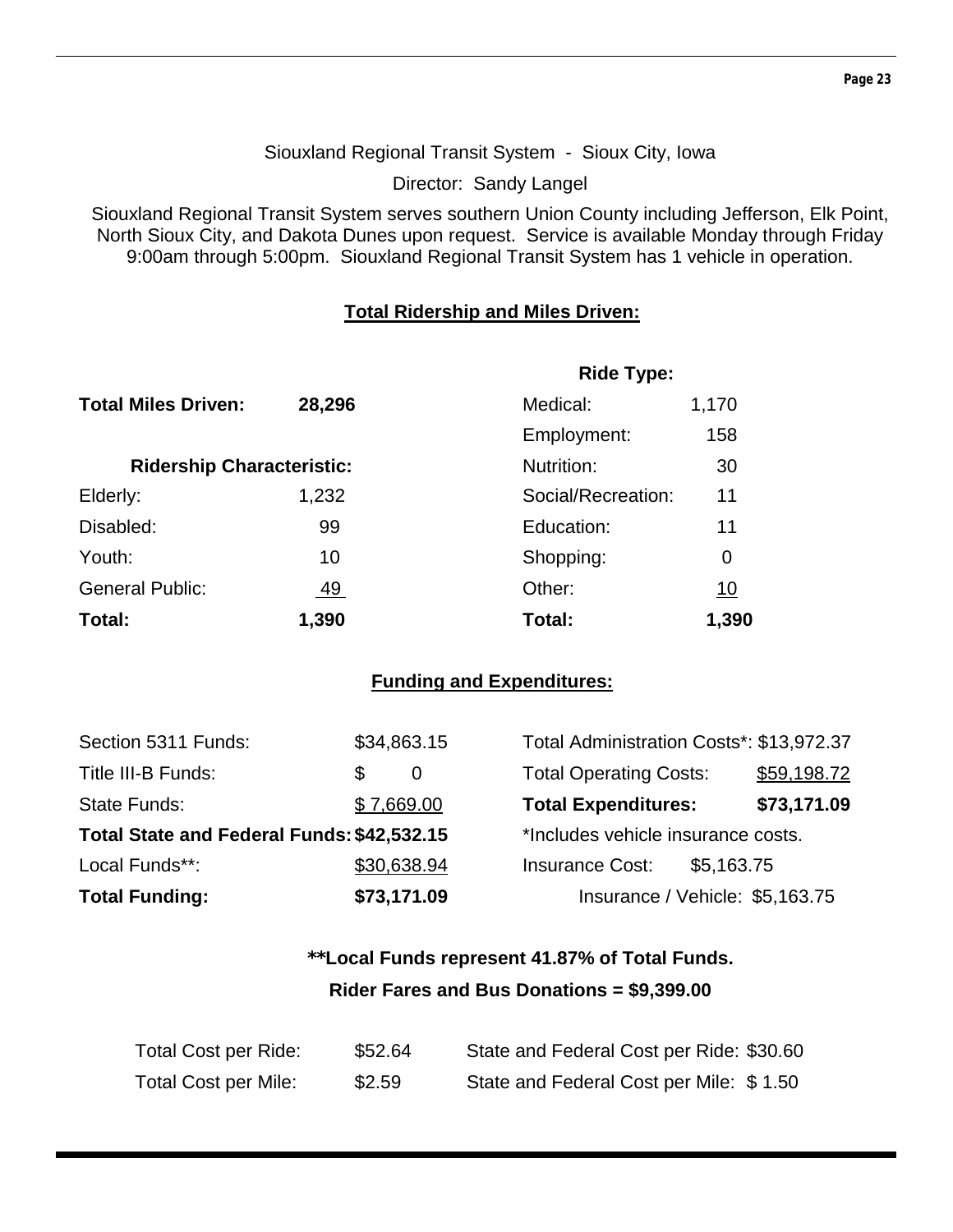#### Spink County Public Transit - Redfield, South Dakota

Director: Peggy L Morris

Spink County Public Transit serves Redfield and Spink County. Redfield service is provided Monday through Friday from 8:00am to 4:00pm with regular trips to Aberdeen and Watertown. Services in the county and smaller communities upon request. Courtesy rides to Redfield Area Concert Association concerts are free of charge. Redfield has 4 vehicles in operation.

#### **Total Ridership and Miles Driven:**

|                                  |              | <b>Ride Type:</b>  |        |
|----------------------------------|--------------|--------------------|--------|
| <b>Total Miles Driven:</b>       | 23,229       | Medical:           | 874    |
|                                  |              | Employment:        | 1,588  |
| <b>Ridership Characteristic:</b> |              | Nutrition:         | 1,915  |
| Elderly:                         | 7,376        | Social/Recreation: | 1,134  |
| Disabled:                        | 175          | Education:         | 6,042  |
| Youth:                           | 5,985        | Shopping:          | 2,447  |
| <b>General Public:</b>           | <u>1,584</u> | Other:             | 1,120  |
| Total:                           | 15,120       | Total:             | 15,120 |

#### **Funding and Expenditures:**

| Section 5311 Funds:                        | \$40,595.96 | Total Administration Costs*: \$25,086.49 |             |
|--------------------------------------------|-------------|------------------------------------------|-------------|
| Title III-B Funds                          | \$2,500.00  | <b>Total Operating Costs:</b>            | \$50,457.36 |
| <b>State Funds:</b>                        | \$9,555.00  | <b>Total Expenditures:</b>               | \$75,543.85 |
| Total State and Federal Funds: \$52,620.96 |             | *Includes vehicle insurance costs.       |             |
| Local Funds**:                             | \$22,922.89 | <b>Insurance Cost:</b><br>\$9,786.00     |             |
| <b>Total Funding:</b>                      | \$75,543.85 | Insurance / Vehicle: \$2,446.50          |             |

## **\*\*Local Funds represent 30.34% of Total Funds. Rider Fares and Bus Donations = \$11,434.76**

| Total Cost per Ride:        | \$5.00 | State and Federal Cost per Ride: \$3.48 |
|-----------------------------|--------|-----------------------------------------|
| <b>Total Cost per Mile:</b> | \$3.25 | State and Federal Cost per Mile: \$2.27 |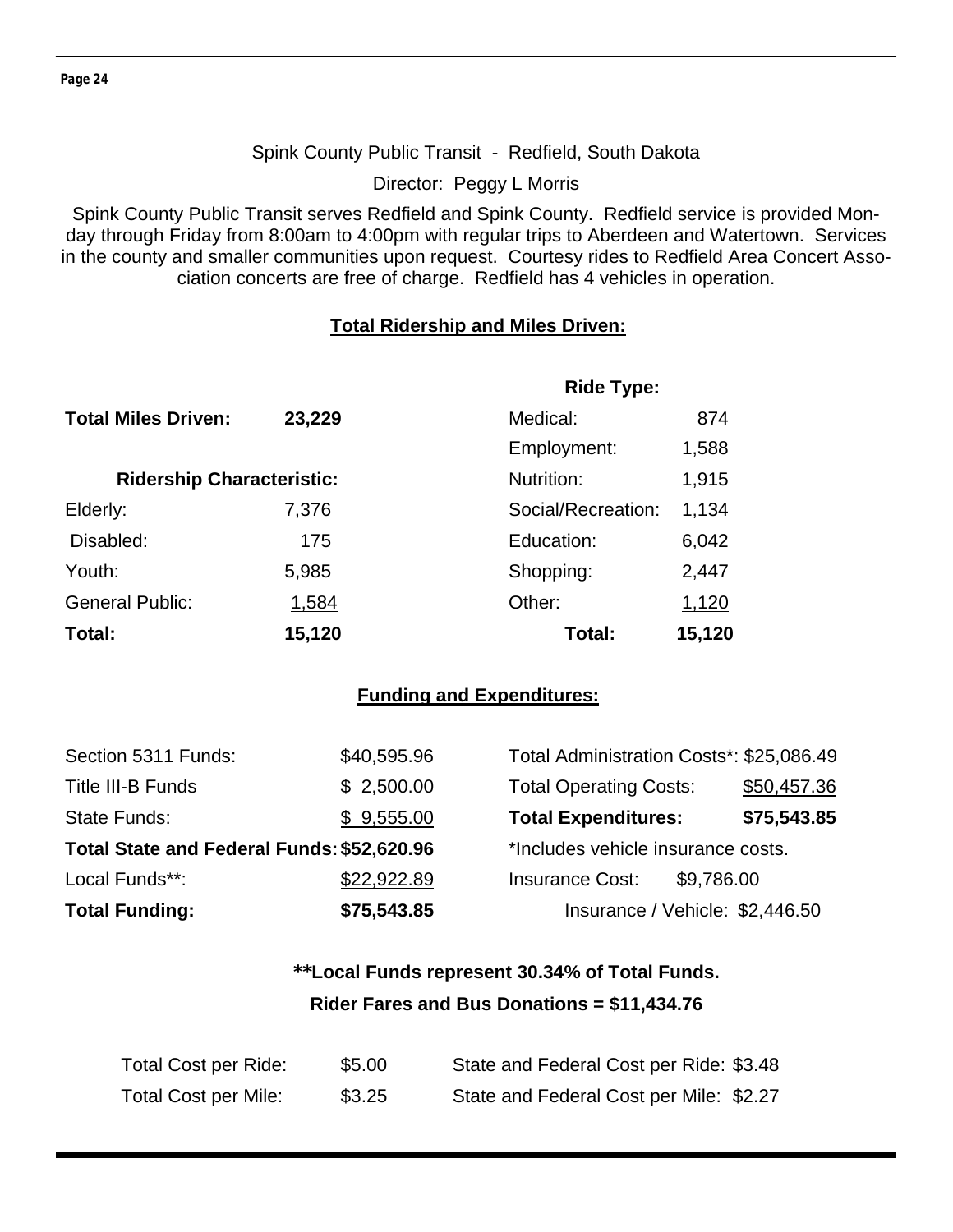#### Standing Rock Public Transportation - Fort Yates, North Dakota

Director: Pamela Ternes

Standing Rock Public Transportation currently operates 8 routes with services provided to the following communities: Mobridge, Wakpala, Kenel, Little Eagle, Bullhead, Bear Soldier South and McLaughlin in South Dakota and Fort Yates, Porcupine, Selfridge, Prairie Knights Casino and Mandan in North Dakota. Standing Rock Public Transportation has 1 vehicle in operation.

#### **Total Ridership and Miles Driven:**

|                                  |         | <b>Ride Type:</b>  |       |
|----------------------------------|---------|--------------------|-------|
| <b>Total Miles Driven:</b>       | 129,793 | Medical:           |       |
|                                  |         | Employment:        | 6,600 |
| <b>Ridership Characteristic:</b> |         | Nutrition:         | O     |
| Elderly:                         | 173     | Social/Recreation: | 0     |
| Disabled:                        | 113     | Education:         | 721   |
| Youth:                           | 681     | Shopping:          | 73    |
| <b>General Public:</b>           | 6,427   | Other:             |       |
| Total:                           | 7,394   | Total:             | 7,394 |

#### **Funding and Expenditures:**

| Section 5311 Funds:                        | \$68,299.99 |              | Total Administration Costs*: \$34,238.24 |            |              |
|--------------------------------------------|-------------|--------------|------------------------------------------|------------|--------------|
| <b>Title III-B Funds</b>                   | S           | 0            | <b>Total Operating Costs:</b>            |            | \$137,169.40 |
| State Funds:                               | \$20,058.00 |              | <b>Total Expenditures:</b>               |            | \$171,407.64 |
| Total State and Federal Funds: \$88,357.99 |             |              | *Includes vehicle insurance costs.       |            |              |
| Local Funds**:                             | \$83,049.65 |              | <b>Insurance Cost:</b>                   | \$7,500.00 |              |
| <b>Total Funding:</b>                      |             | \$171,407.64 | Insurance / Vehicle: \$7,500.00          |            |              |

## **\*\*Local Funds represent 48.45% of Total Funds. Rider Fares and Bus Donations = \$20,512.00**

| Total Cost per Ride:        | \$23.18 | State and Federal Cost per Ride: \$11.95 |
|-----------------------------|---------|------------------------------------------|
| <b>Total Cost per Mile:</b> | \$1.32  | State and Federal Cost per Mile: \$0.68  |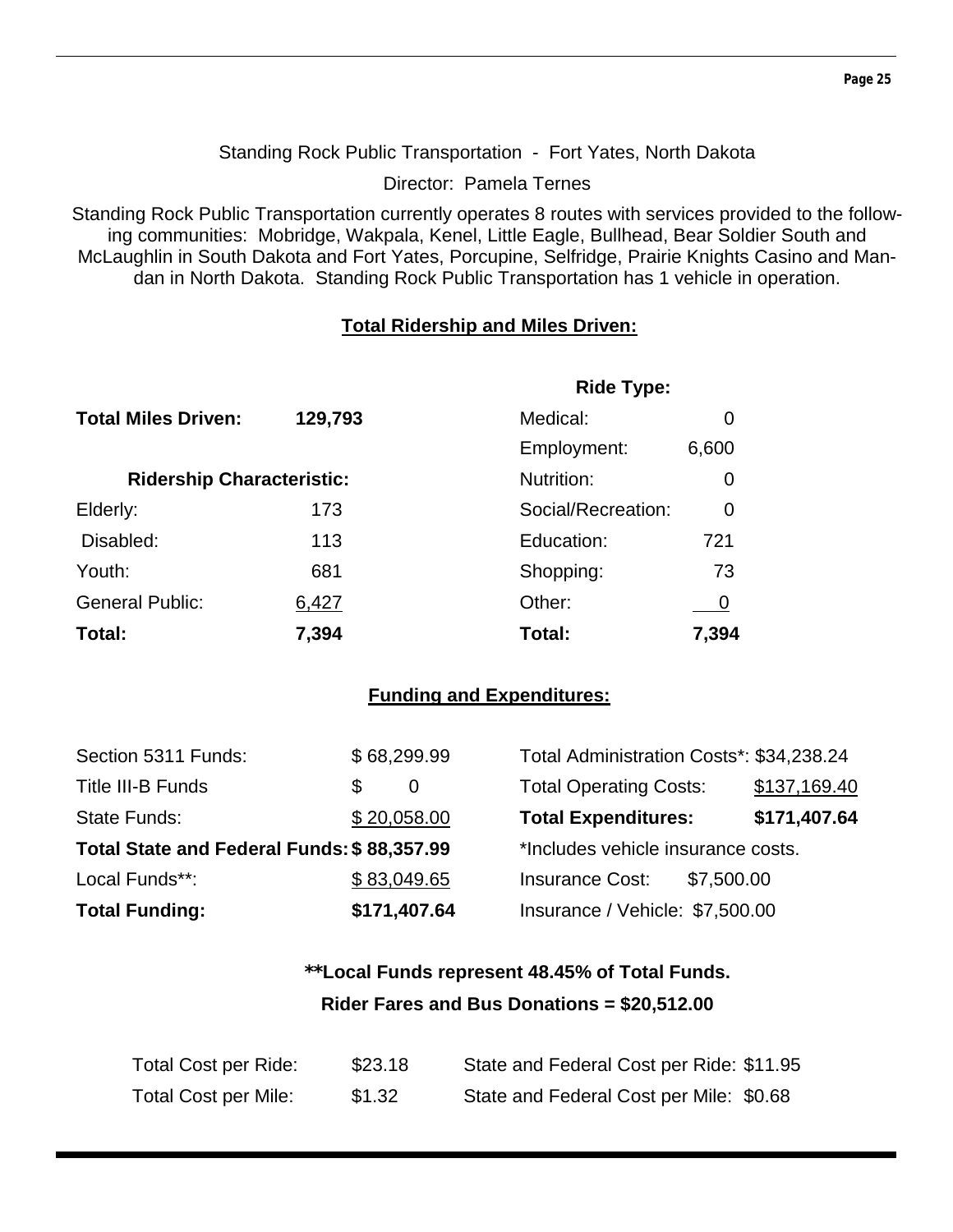#### Vermillion Public Transit - Vermillion, South Dakota

Director: Barb Ballensky

Vermillion Public Transit serves Vermillion and the surrounding area. Service is provided upon request. Vermillion Public Transit has 9 vehicles in operation.

#### **Total Ridership and Miles Driven:**

|                                  |        | <b>Ride Type:</b>  |                |
|----------------------------------|--------|--------------------|----------------|
| <b>Total Miles Driven:</b>       | 88,225 | Medical:           | 2,872          |
|                                  |        | Employment:        | 16,933         |
| <b>Ridership Characteristic:</b> |        | Nutrition:         | 2,071          |
| Elderly:                         | 11,835 | Social/Recreation: | 7,795          |
| Disabled:                        | 27,119 | Education:         | 3,724          |
| Youth:                           | 5,317  | Shopping:          | 29,548         |
| <b>General Public:</b>           | 18,706 | Other:             | $\frac{34}{5}$ |
| Total:                           | 62,977 | Total:             | 62,977         |

#### **Funding and Expenditures:**

| Section 5311 Funds:                         | \$106,781.52 | Total Administration Costs*: \$40,482.12 |              |
|---------------------------------------------|--------------|------------------------------------------|--------------|
| Title III-B Funds                           | \$15,935.00  | <b>Total Operating Costs:</b>            | \$175,793.00 |
| <b>State Funds:</b>                         | \$38,034.00  | <b>Total Expenditures:</b>               | \$216,275.12 |
| Total State and Federal Funds: \$160,750.52 |              | *Includes vehicle insurance costs.       |              |
| Local Funds**:                              | \$55,524.60  | <b>Insurance Cost:</b><br>\$8,882.10     |              |
| <b>Total Funding:</b>                       | \$216,275.12 | Insurance / Vehicle: \$986.90            |              |

## **\*\*Local Funds represent 25.67% of Total Funds. Rider Fares and Bus Donations = \$23,736.19**

| Total Cost per Ride:        | \$3.43 | State and Federal Cost per Ride: \$2.55 |
|-----------------------------|--------|-----------------------------------------|
| <b>Total Cost per Mile:</b> | \$2.45 | State and Federal Cost per Mile: \$1.82 |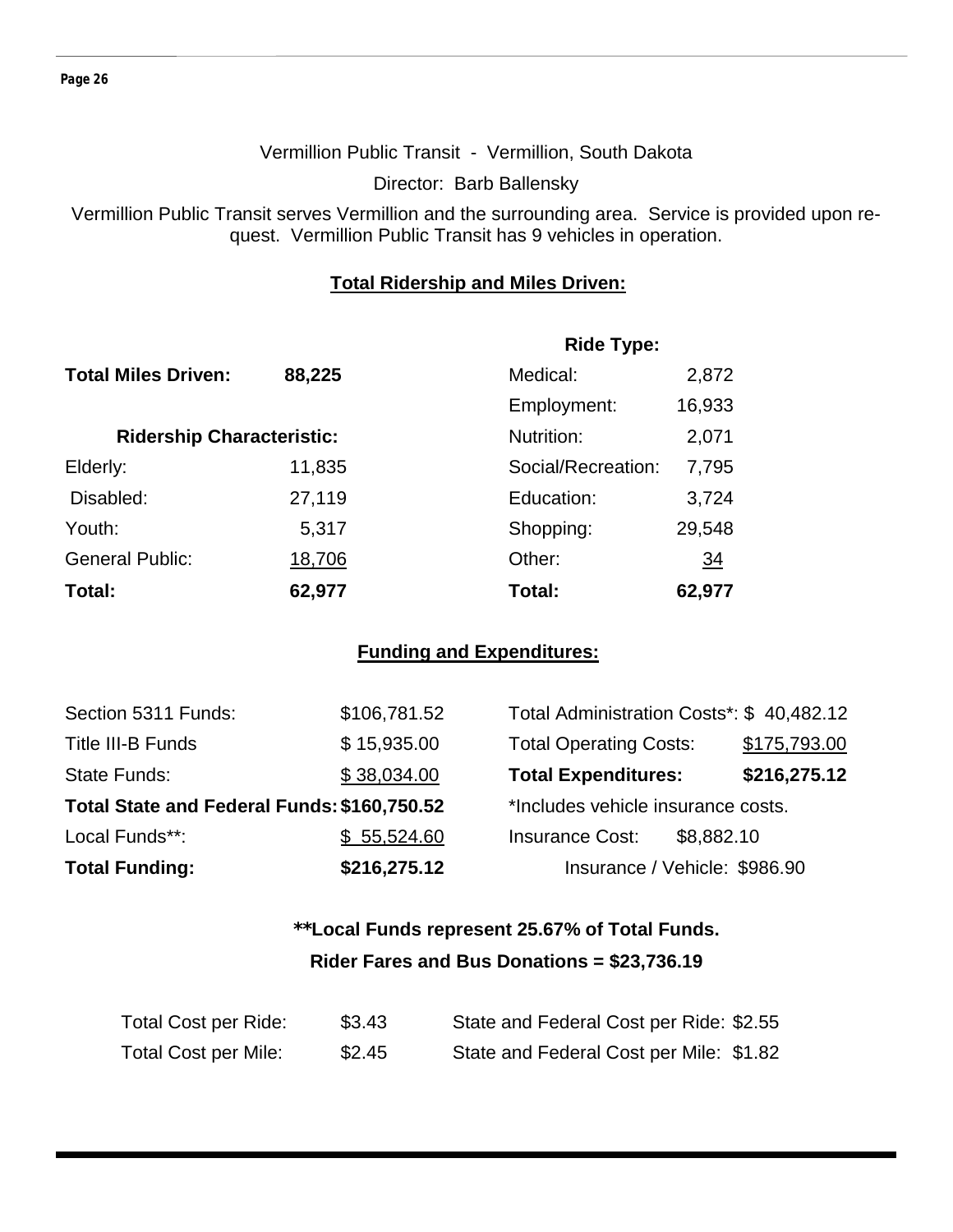#### Watertown Area Transit - Watertown, South Dakota

Director: Don Walder

Watertown Area Transit serves Watertown and Codington County. Watertown service hours are Monday through Friday from 6:00am to 6:30pm, and Saturday from 8:30am to 4:30pm. Service in the county and smaller communities is provided upon request. Watertown Area Transit has 5 vehicles in operation.

#### **Total Ridership and Miles Driven:**

|                                  |        | <b>Ride Type:</b>  |          |
|----------------------------------|--------|--------------------|----------|
| <b>Total Miles Driven:</b>       | 64,091 | Medical:           | 2,497    |
|                                  |        | Employment:        | 19,495   |
| <b>Ridership Characteristic:</b> |        | Nutrition:         | 1,468    |
| Elderly:                         | 13,544 | Social/Recreation: | 3,868    |
| Disabled:                        | 13,290 | Education:         | 7,445    |
| Youth:                           | 6,627  | Shopping:          | 4,076    |
| <b>General Public:</b>           | 5,388  | Other:             | <u>0</u> |
| Total:                           | 38,849 | Total:             | 38,849   |

#### **Funding and Expenditures:**

| <b>Total Funding:</b>                       | \$214,827.35 | Insurance / Vehicle: \$3,110.60          |              |
|---------------------------------------------|--------------|------------------------------------------|--------------|
| Local Funds**:                              | \$92,630.38  | <b>Insurance Cost:</b><br>\$15,553.00    |              |
| Total State and Federal Funds: \$122,196.97 |              | *Includes vehicle insurance costs.       |              |
| State Funds:                                | \$17,459.00  | <b>Total Expenditures:</b>               | \$214,827.35 |
| Title III-B Funds                           | \$10,538.00  | <b>Total Operating Costs:</b>            | \$156,266.07 |
| Section 5311 Funds:                         | \$94,199.97  | Total Administration Costs*: \$58,581.28 |              |

## **\*\*Local Funds represent 43.12% of Total Funds. Rider Fares and Bus Donations = \$37,940.68**

| Total Cost per Ride:        | \$5.53 | State and Federal Cost per Ride: \$3.15 |
|-----------------------------|--------|-----------------------------------------|
| <b>Total Cost per Mile:</b> | \$3.35 | State and Federal Cost per Mile: \$1.91 |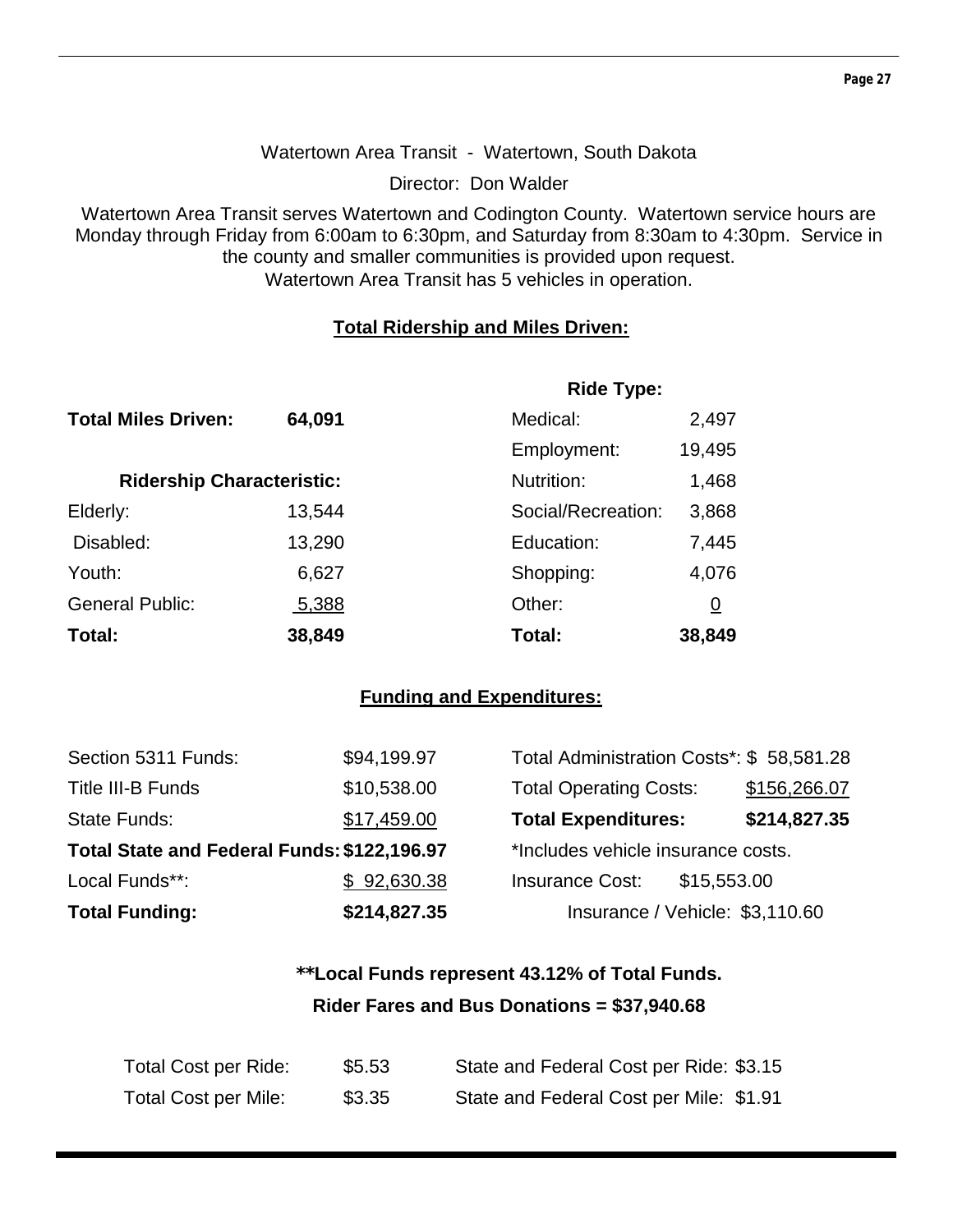#### West River Transit Authority - Spearfish, South Dakota

Director: Barb Cline

West River Transit Authority serves Spearfish and Lawrence, Meade, Custer, Fall River and Butte Counties. Spearfish service is Monday through Saturday. Service in the counties and smaller communities is provided upon request. West River Transit Authority has 24 vehicles in operation.

#### **Total Ridership and Miles Driven:**

|                                  |         | <b>Ride Type:</b>  |        |
|----------------------------------|---------|--------------------|--------|
| <b>Total Miles Driven:</b>       | 271,308 | Medical:           | 16,852 |
|                                  |         | Employment:        | 19,005 |
| <b>Ridership Characteristic:</b> |         | Nutrition:         | 6,744  |
| Elderly:                         | 36,409  | Social/Recreation: | 16,450 |
| Disabled:                        | 16,603  | Education:         | 21,515 |
| Youth:                           | 21,865  | Shopping:          | 9,929  |
| <b>General Public:</b>           | 20,666  | Other:             | 5,048  |
| Total:                           | 95,543  | Total:             | 95,543 |

#### **Funding and Expenditures:**

| <b>Total Funding:</b>                       | \$704,543.06 | Insurance / Vehicle: \$2,311.38           |              |
|---------------------------------------------|--------------|-------------------------------------------|--------------|
| Local Funds**:                              | \$263,934.97 | <b>Insurance Cost:</b><br>\$55,473.00     |              |
| Total State and Federal Funds: \$440,608.09 |              | *Includes vehicle insurance costs.        |              |
| <b>State Funds:</b>                         | \$76,696.00  | <b>Total Expenditures:</b>                | \$704,543.06 |
| <b>Title III-B Funds</b>                    | \$70,972.00  | <b>Total Operating Costs:</b>             | \$512,275.57 |
| Section 5311 Funds:                         | \$292,940.09 | Total Administration Costs*: \$192,267.49 |              |

## **\*\*Local Funds represent 37.46% of Total Funds. Rider Fares and Bus Donations = \$40,348.63**

| Total Cost per Ride:        | \$7.37 | State and Federal Cost per Ride: \$4.61 |
|-----------------------------|--------|-----------------------------------------|
| <b>Total Cost per Mile:</b> | \$2.60 | State and Federal Cost per Mile: \$1.62 |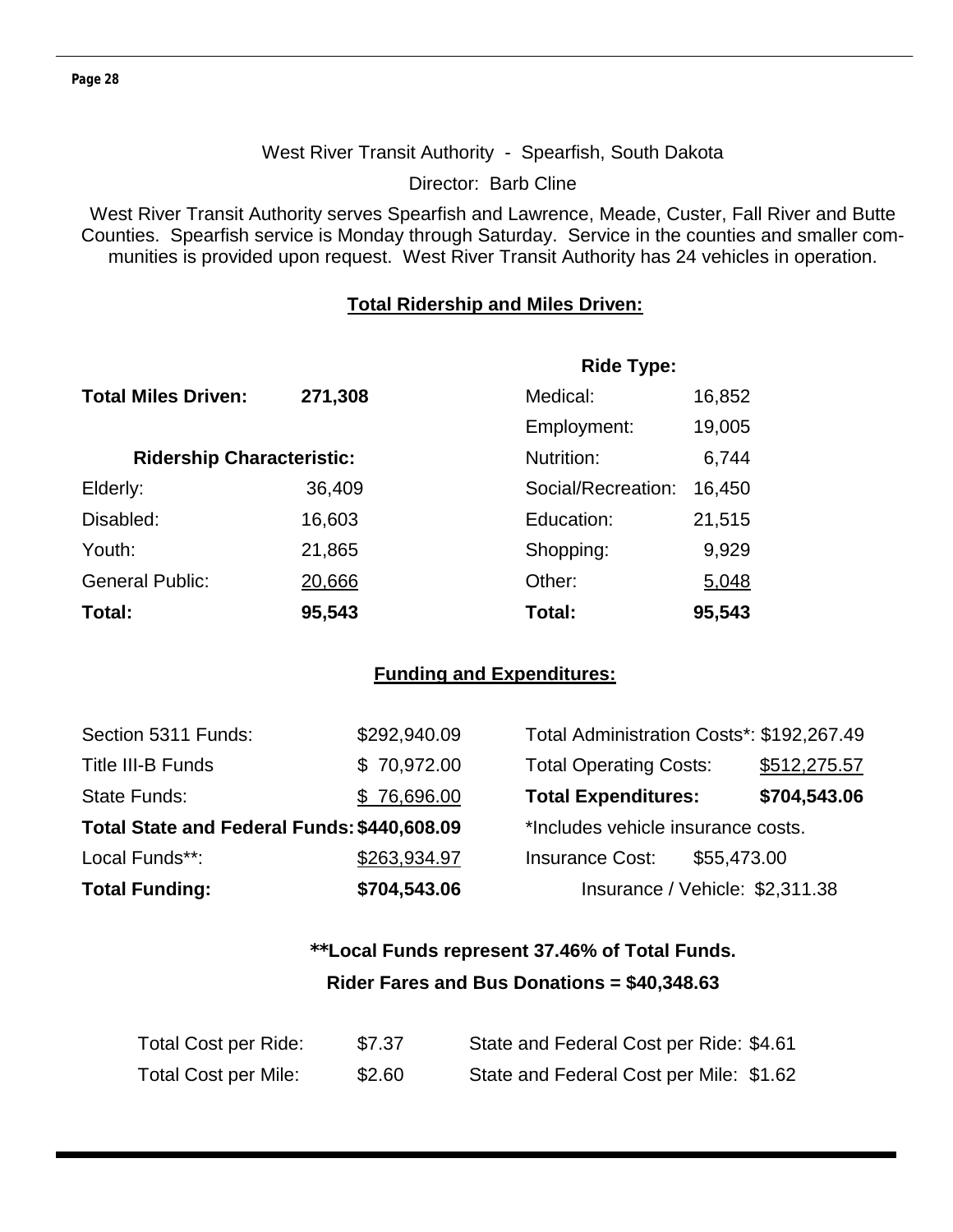## Yankton Transit - Yankton, South Dakota Director: Winnie Jo Jons Yankton Transit serves the City of Yankton. Service is provided upon request. Yankton Transit has 16 vehicles in operation.

#### **Total Ridership and Miles Driven:**

|                                  |         | <b>Ride Type:</b>  |         |  |
|----------------------------------|---------|--------------------|---------|--|
| <b>Total Miles Driven:</b>       | 170,838 | Medical:           | 17,555  |  |
|                                  |         | Employment:        | 26,442  |  |
| <b>Ridership Characteristic:</b> |         | Nutrition:         | 7,471   |  |
| Elderly:                         | 11,026  | Social/Recreation: | 12,533  |  |
| Disabled:                        | 48,285  | Education:         | 34,364  |  |
| Youth:                           | 35,601  | Shopping:          | 4,002   |  |
| <b>General Public:</b>           | 9,455   | Other:             | 2,000   |  |
| Total:                           | 104,367 | Total:             | 104,367 |  |

#### **Funding and Expenditures:**

| Section 5311 Funds:                         | \$140,770.32 | Total Administration Costs*: \$52,404.76 |              |
|---------------------------------------------|--------------|------------------------------------------|--------------|
| Title III-B Funds                           | \$13,867.00  | <b>Total Operating Costs:</b>            | \$287,751.75 |
| <b>State Funds:</b>                         | \$41,395.00  | <b>Total Expenditures:</b>               | \$340,156.51 |
| Total State and Federal Funds: \$196,032.32 |              | *Includes vehicle insurance costs.       |              |
| Local Funds**:                              | \$144,124.19 | <b>Insurance Cost:</b><br>\$16,632.75    |              |
| <b>Total Funding:</b>                       | \$340,156.51 | Insurance / Vehicle: \$1,039.55          |              |

## **\*\*Local Funds represent 42.37% of Total Funds. Rider Fares and Bus Donations = \$58,236.31**

| Total Cost per Ride: | \$3.26 | State and Federal Cost per Ride: \$1.88 |
|----------------------|--------|-----------------------------------------|
| Total Cost per Mile: | \$1.99 | State and Federal Cost per Mile: \$1.15 |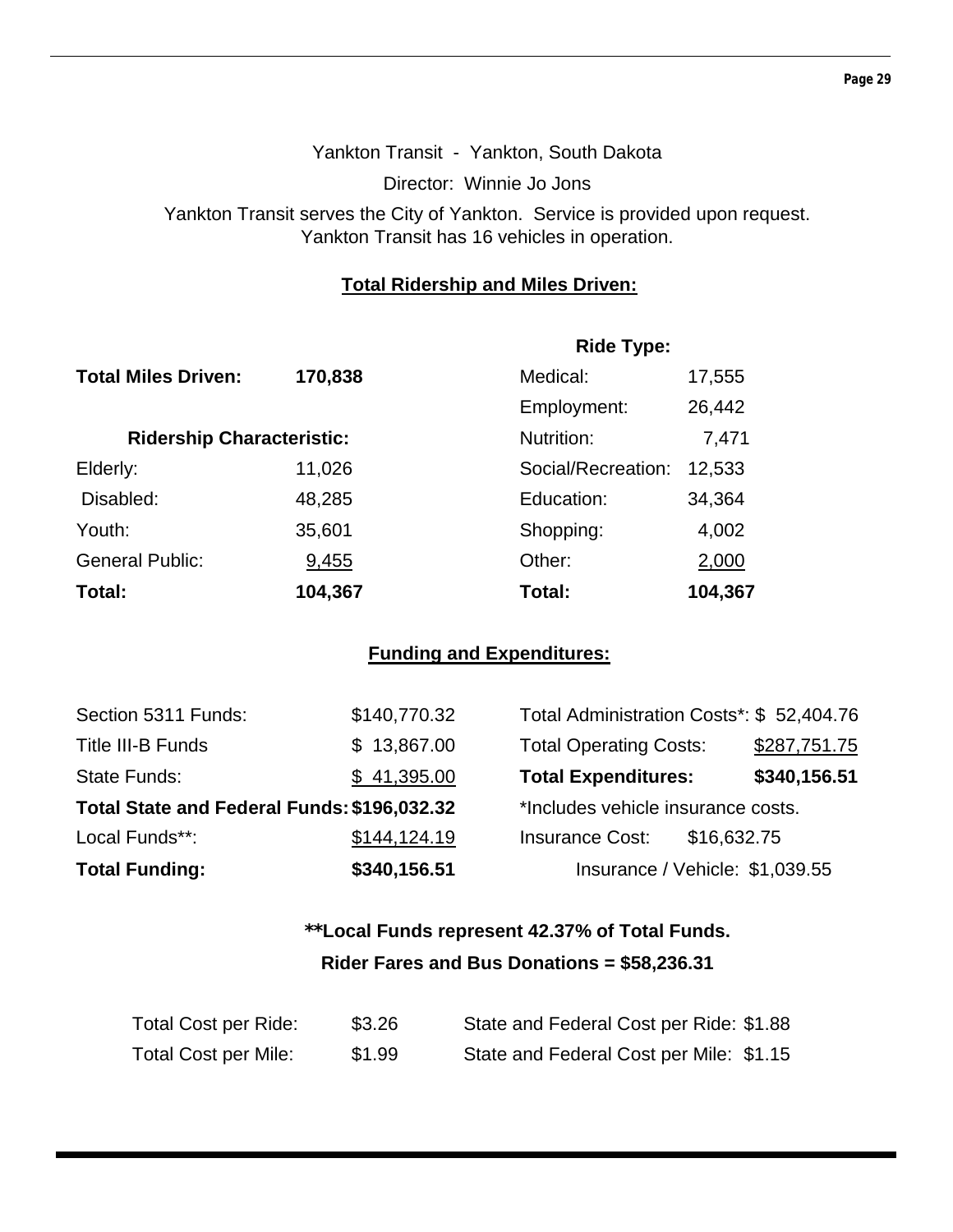## **Other Transit Program Statistics**

## **FTA Section 5311 Rural Technical Assistance Program (RTAP)**

RTAP funds are used to provide training and technical assistance to rural transit operators and their drivers. In FY2006, South Dakota received \$84,932 in RTAP funds.

## **FTA Section 5303 Urban Transit Planning Program**

Contracts issued to the Sioux Falls and Rapid City Metropolitan Planning Organizations (MPOs) to conduct transit planning studies in FY06 were:

Rapid City **\$88,602** Sioux Falls \$107,868

## **South Dakota Public and Specialized Transportation Assistance Fund**

State funds are granted to transit organizations which first had obtained Federal Transit grants. These State dollars help meet the local matching fund requirements of the Federal grants.

| Section 5307 Urban Transit Operators | \$75,000.00  |
|--------------------------------------|--------------|
| Section 5311 Rural Transit Operators | \$557,678.00 |

#### **CY 2006 Drug and Alcohol Testing for Section 5311 Rural Public Transit Agencies**

Federal laws required Section 5311 Rural Public Transportation operators to conduct drug and alcohol testing of safety-sensitive employees starting in 1996. Six types of testing were required: pre-employment, random selection, post accident, reasonable suspicion, return-to-duty after testing positive, and follow-up testing on persons who previously tested positive. In South Dakota, only pre-employment and random testing was required during CY2006.

|                                |                      | <b>Negative for</b>    | <b>Positive for</b>    |
|--------------------------------|----------------------|------------------------|------------------------|
|                                | # Conducted in CY 06 | <b>Drugs / Alcohol</b> | <b>Drugs / Alcohol</b> |
| <b>Pre-Employment</b>          | 79                   | 79                     | 0                      |
| <b>Random Selection</b>        | 204                  | 204                    | $\boldsymbol{0}$       |
| <b>Post Accident</b>           | $\mathbf{2}$         | $\overline{2}$         | $\boldsymbol{0}$       |
| Reasonable<br><b>Suspicion</b> | 0                    | $\bf{0}$               | $\boldsymbol{0}$       |
| <b>Return to Duty</b>          | 0                    | $\bf{0}$               | $\boldsymbol{0}$       |
| <b>Follow-Up</b>               | 0                    | $\bf{0}$               | $\boldsymbol{0}$       |